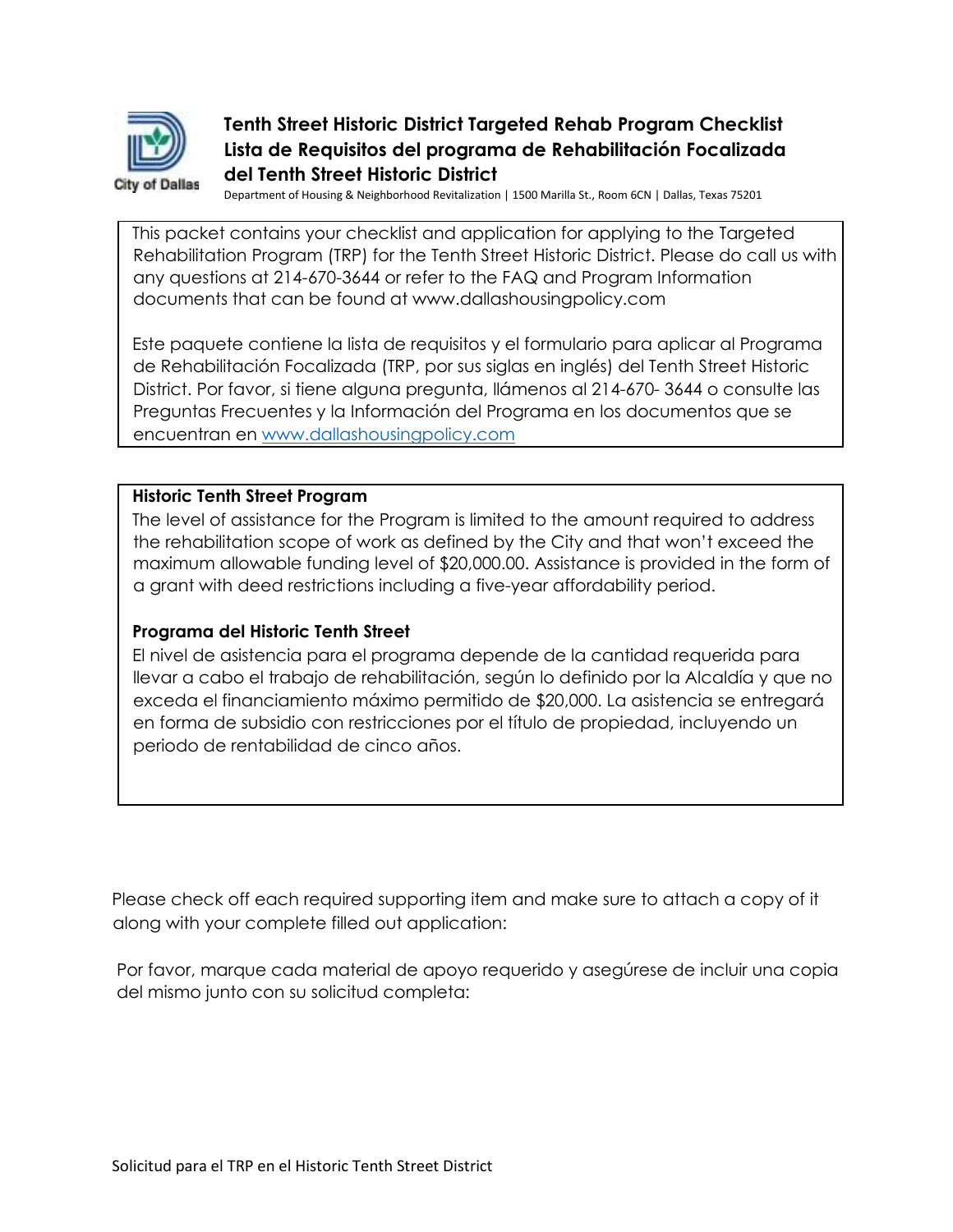### **Homeowner must supply: El propietario debe suministrar:**

□ Application form fully filled-out and signed by Applicant & Co-Applicant (if applicable) □ Formulario de solicitud totalmente lleno y firmado por el solicitante y el cosolicitante (si procede)

□ Copy of current mortgage statement

- □ Copia del extracto de la hipoteca actual
- □ Deed or Affidavit of Heirship
- □ Título de propiedad o afidávit de herencia
- □ Homeowner Insurance; Please attach the Declaration Page
	- If you do not have homeowner insurance, you will need to be have it in place if qualified
- □ Seguro de hogar; por favor, incluir la Página de Declaración
	- Si no tiene un seguro de hogar, debe poder obtenerlo antes de que se realicen las reparaciones

### **All household members must supply: Todos los miembros del hogar deben suministrar:**

- □ Copy of non-expired government issued ID
- Driver's License, state Identification Card or passport for everyone 18+ □ Copia de un documento de identidad oficial no caducado
	- Permiso de conducir, tarjeta de identificación estatal o pasaporte para todos los mayores de 18 años
- □ Copy of Birth Certificate (for minors only)
- □ Copia de la partida de nacimiento (sólo para menores)
- □ Copy of Social Security card
	- Or the letter issued showing you have applied for your Social
- Security card or an ID that has your Social Security Number (SSN) on it □ Copia de la tarjeta del Seguro Social

- O la carta emitida que demuestre que ha solicitado su tarjeta del Seguro Social o un documento de identidad que tenga su número de Seguro Social (SSN, por sus siglas en inglés)

 $\Box$  Copy of (1) month current checking/savings bank statements

• ALL pages included for each account, with non-redacted information □ Copia de un (1) mes de extractos bancarios de la cuenta corriente o de ahorros actuales

-Incluyendo TODAS las páginas para cada cuenta, con información sin tachar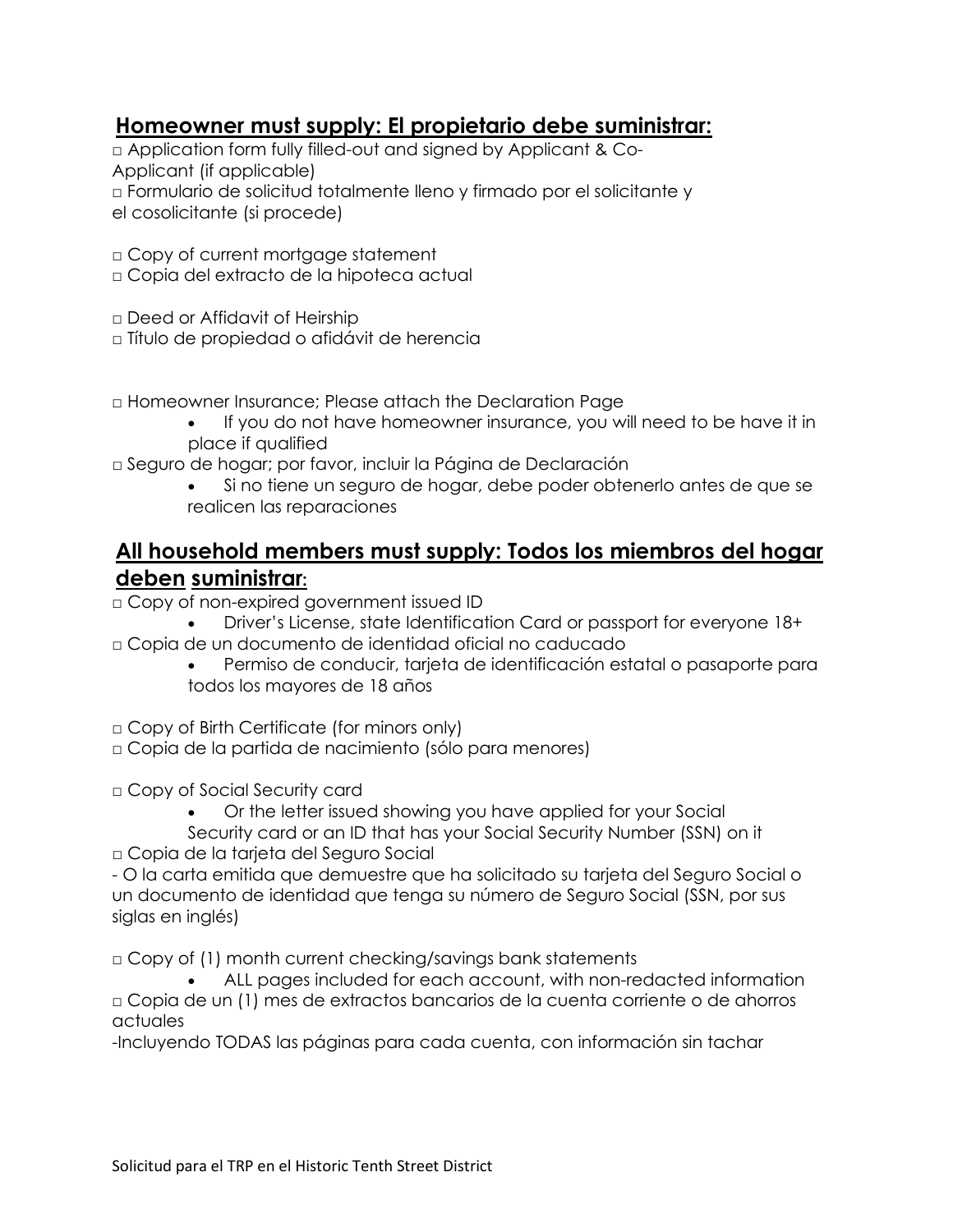# **Income Supporting Information(Submit all that apply):Información de Ingresos (Presente todo lo que corresponda):**

□ Copy of (1) month of most recent paycheck stubs

(**Monthly**) One pay stub (**Bi-weekly/Semi Monthly**)

2 paystubs (**Weekly**) 4 pay stubs

□ Copia de un (1) mes del comprobante de sueldo más reciente.

(**Mensual**) Un talón de pago (**Quincenal/Semestral**) 2 talones de pago (**Semanal**) 4 talones de pago.

□ Copy of most recent (2) two years of federal tax returns

-Signed; for **SELF-EMPLOYED ONLY**

□ Copia de las declaraciones de impuestos federales de los dos últimos años

• Firmado; para **TRABAJADORES INDEPENDIENTES SOLAMENTE**

□ Copy of current pension letter/annuity letter

-Must have current calendar year listed

□ Copia de la carta de pensión o anualidad actual

- Debe figurar el año natural en curso

□ Copy of Social Security/Supplemental Security Award Letter

-For current calendar year

□ Copia de la Carta de Concesión de la Seguridad Social/Seguridad

Complementaria

-Para el año natural en curso

□ Copy of Unemployment Statement of Wages & Potential Benefit from TWC -For current calendar year

□ Copia de Declaración de Salarios de Desempleo y de Beneficios Potenciales de la Comisión de la Fuerza Laboral de Texas (TWC, por sus siglas en inglés)

-Para el año natural en curso

□ Court ordered child support statement

□ Declaración de manutención de los hijos ordenada por el tribunal

## **Additional Supporting Items: Material de Apoyo Adicional:**

□ Copy of divorce decree (if applicable)

-ALL pages included

□ Copia de la sentencia de divorcio (si procede)

- Incluyendo TODAS las páginas
- □ Copy of death certificate (if applicable)

□ Copia del certificado de defunción (si procede)

□ Copy of school registration

-For children attending college & who reside in the home when not at school

- □ Copia de la matrícula escolar
	- Para los hijos que asisten a la universidad y que residen en el hogar cuando no están en la institución educativa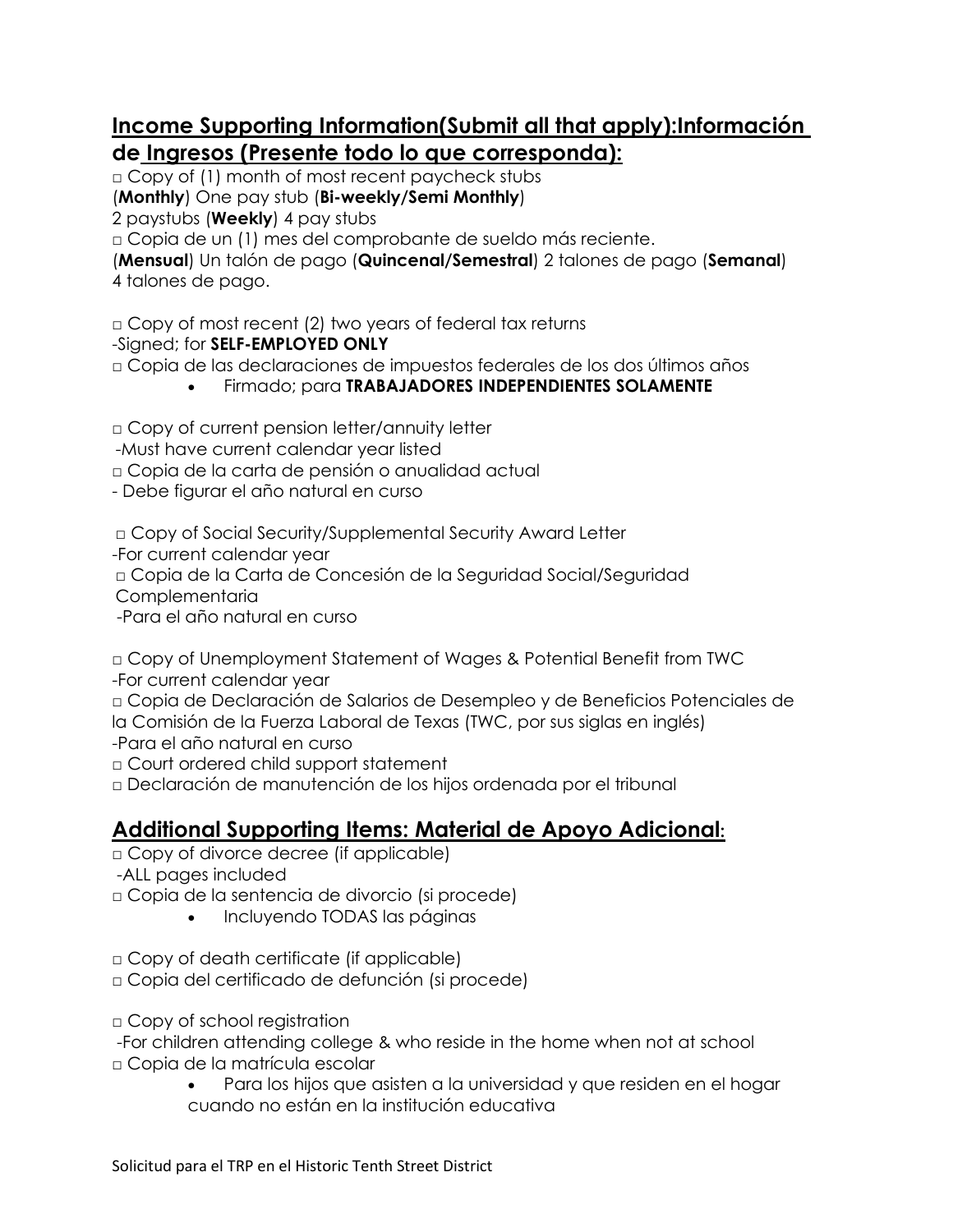*I/We certify that I have provided all the required documentation on or before 01/08/21 and that an incomplete application may not be processed. Yo/nosotros certifico/certificamos que he/hemos provisto todos los documentos requeridos el o antes del 01/08/21 y que una solicitud incompleta puede no ser procesada.*

| Primary Applicant Signature / Firma del Solicitante Principal | Date/ Fecha |  |
|---------------------------------------------------------------|-------------|--|
| Co-Applicant Signature/ Firma del Cosolicitante               | Date/Fecha  |  |

# **Application Drop Off Location**

- **Eloise Lundy Rec Center:** 1229 Reverend CBT Smith St. Dallas, TX 75203
- Applications can be dropped off at City Hall by calling (214)670-3644
- **Dallas City Hall:** 1500 Marilla St, Dallas, TX 75201

COMPLETE applications can be DROPPED OFF\*. Please ensure you have attached all required documentation along with your application.

\*Homeowner can send a representative to drop off the application.

#### **Lugares de entrega de la solicitud**

- **Centro Recreativo Eloise Lundy:** 1229 Reverend CBT Smith St. Dallas, TX 75203
- Las solicitudes se pueden entregar en la Alcaldía de Dallas llamando al (214)670-3644
- **Dallas City Hall:** 1500 Marilla St, Dallas Tx 75201

Las solicitudes COMPLETAS pueden ser ENTREGADAS\*. Por favor, recuerde anexar todos los documentos requeridos con su solicitud.

\*Los propietarios pueden enviar un representante para entregar su aplicación.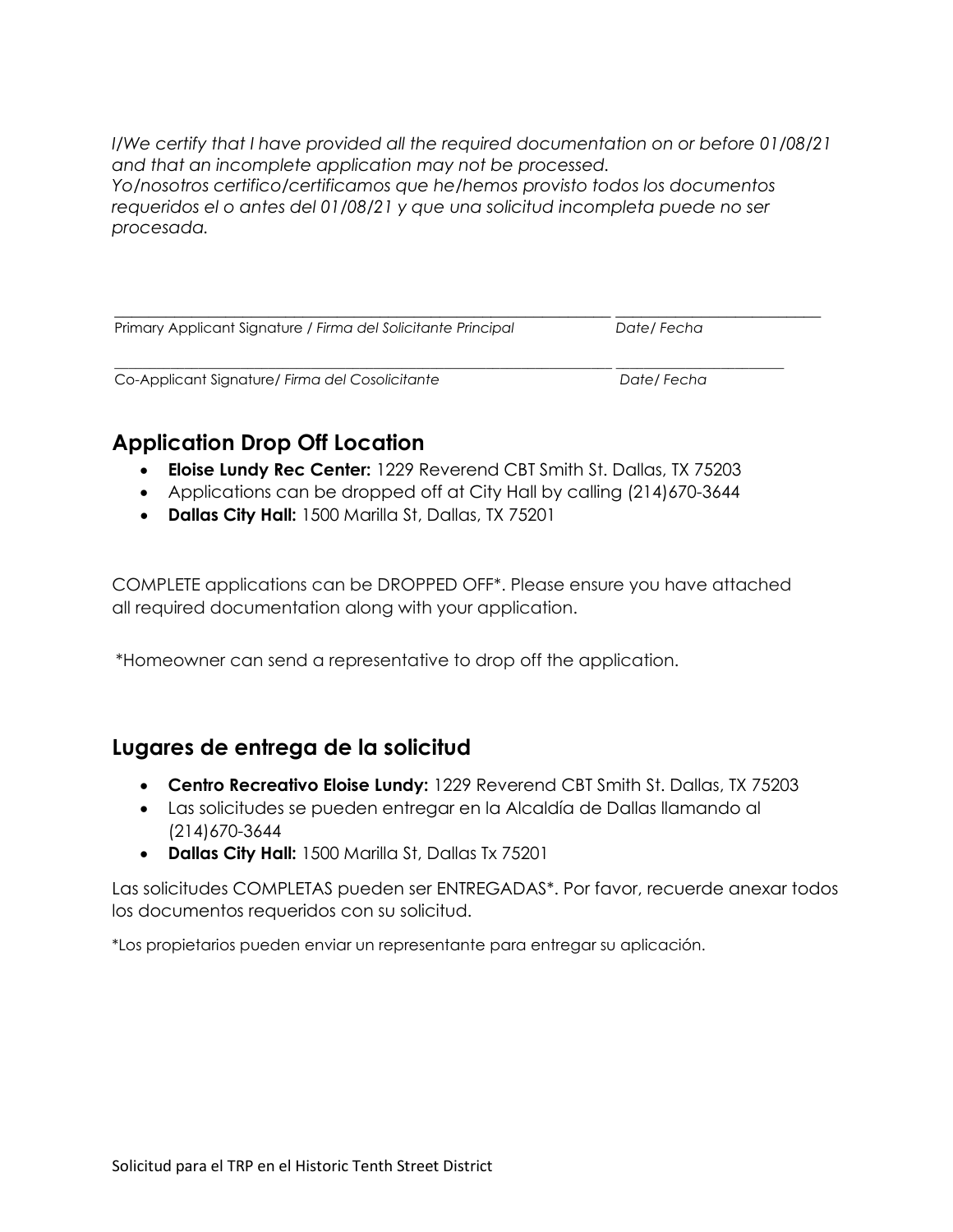

# **Home Repair Application**

**City of Dallas** 

The information collected below will be used to determine whether you qualify for housing repair assistance through the City of Dallas. Information provided will not be disclosed outside the City of Dallas without your consent except to your employer for verification of income, employment, and to financial institutions for verification of information, and as required and permitted by law.

La información recopilada a continuación se utilizará para determinar si usted reúne los requisitos para recibir asistencia por vivienda a través del Programa de la Ciudad de Dallas. La información proporcionada no se divulgará fuera del Programa de la Ciudad de Dallas sin su consentimiento, exceptuando a su empleador por motivos de verificación de ingresos y condición de empleo, y a las instituciones financieras por motivos de verificación de información, y según lo requerido y permitido por la ley.

| A. Eligibility                                                                                                     |              |                |                                                |          |                                                                                                                                                                                                                                                                                                                                                                                                                                                                                          |          |          | Check the box |                   |    |
|--------------------------------------------------------------------------------------------------------------------|--------------|----------------|------------------------------------------------|----------|------------------------------------------------------------------------------------------------------------------------------------------------------------------------------------------------------------------------------------------------------------------------------------------------------------------------------------------------------------------------------------------------------------------------------------------------------------------------------------------|----------|----------|---------------|-------------------|----|
| A. Elegibilidad                                                                                                    |              |                |                                                |          |                                                                                                                                                                                                                                                                                                                                                                                                                                                                                          |          |          |               | Marque la casilla |    |
| Are you the homeowner or property owner and does the property deed reflect that you are?                           |              |                |                                                |          |                                                                                                                                                                                                                                                                                                                                                                                                                                                                                          |          |          |               | Yes               | No |
| ¿Es usted el propietario de la vivienda y se refleja en la escritura de propiedad?                                 |              |                |                                                |          |                                                                                                                                                                                                                                                                                                                                                                                                                                                                                          |          |          |               | Sí                | No |
| Do you or your tenant's household qualify for this program based on the household size and income listed below.    |              |                |                                                |          |                                                                                                                                                                                                                                                                                                                                                                                                                                                                                          |          |          |               | Yes               | No |
| ¿Califica usted para este programa según el tamaño de su hogar y los ingresos que se indican a continuación?       |              |                |                                                |          |                                                                                                                                                                                                                                                                                                                                                                                                                                                                                          |          |          |               | Sí                | No |
| <b>Household Size</b>                                                                                              |              |                |                                                |          |                                                                                                                                                                                                                                                                                                                                                                                                                                                                                          |          |          |               |                   |    |
| Tamaño del hogar                                                                                                   | $\mathbf{1}$ | $\overline{2}$ | 3                                              | 4        | 5                                                                                                                                                                                                                                                                                                                                                                                                                                                                                        | 6        | 7        | 8             |                   |    |
| You earn less than                                                                                                 |              |                |                                                |          |                                                                                                                                                                                                                                                                                                                                                                                                                                                                                          |          |          |               |                   |    |
| Gana menos de                                                                                                      | \$49,850     | \$57,000       | \$64,100                                       | \$71,200 | \$76,900                                                                                                                                                                                                                                                                                                                                                                                                                                                                                 | \$82,600 | \$88,300 | \$94,000      |                   |    |
| Are you current on your mortgage, meaning no more than thirty (30) days past due including any unpaid fees?        |              |                |                                                |          |                                                                                                                                                                                                                                                                                                                                                                                                                                                                                          |          |          |               | Yes               | No |
| ¿Su hipoteca está al día? Es decir, ¿no tiene más de treinta (30) días de retraso, incluidas las cuotas impagadas? |              |                |                                                |          |                                                                                                                                                                                                                                                                                                                                                                                                                                                                                          |          |          |               | Sí                | No |
| Have you owned your property for more than six (6) months                                                          |              |                |                                                |          |                                                                                                                                                                                                                                                                                                                                                                                                                                                                                          |          |          |               | Yes               | No |
| Ha sido propietario de su vivienda durante más de seis (6) meses                                                   |              |                |                                                |          |                                                                                                                                                                                                                                                                                                                                                                                                                                                                                          |          |          |               | Sí                | No |
| Do you live in the property as your primary residence? Landlords/ do not answer                                    |              |                |                                                |          |                                                                                                                                                                                                                                                                                                                                                                                                                                                                                          |          |          |               | Yes               | No |
| ¿Vive usted en el inmueble como residencia principal?                                                              |              |                |                                                |          |                                                                                                                                                                                                                                                                                                                                                                                                                                                                                          |          |          |               | Sí                | No |
|                                                                                                                    |              |                | questions, please contact us at: 214-670-3644. |          | NOTE: If you answered NO to any of the above questions you are not eligible for this program. Any<br>applicant that meets the criteria please complete the remainder of the application. If you have any<br>NOTA: Si ha respondido NO a alguna de las preguntas anteriores, no puede acogerse a este<br>programa. Los solicitantes que cumplan los criterios deben completar el resto de la solicitud.<br>Si tiene alguna pregunta, póngase en contacto con nosotros en el 214-670-3644. |          |          |               |                   |    |
| <b>B. Contact Information</b>                                                                                      |              |                |                                                |          |                                                                                                                                                                                                                                                                                                                                                                                                                                                                                          |          |          |               |                   |    |
| B. Información de contacto                                                                                         |              |                |                                                |          |                                                                                                                                                                                                                                                                                                                                                                                                                                                                                          |          |          |               |                   |    |
| PRIMARY APPLICANT / SOLICITANTE PRINCIPAL/ LANDLORD/PROPIETARIO                                                    |              |                |                                                |          |                                                                                                                                                                                                                                                                                                                                                                                                                                                                                          |          |          |               |                   |    |
| Name (First, Middle, Last)                                                                                         |              |                |                                                |          |                                                                                                                                                                                                                                                                                                                                                                                                                                                                                          |          |          |               |                   |    |
| Nombre (Nombre, Segundo, Apellido)                                                                                 |              |                |                                                |          |                                                                                                                                                                                                                                                                                                                                                                                                                                                                                          |          |          |               |                   |    |
| Birthdate (Month/Day/Year)<br>Social Security #                                                                    |              |                |                                                |          |                                                                                                                                                                                                                                                                                                                                                                                                                                                                                          |          |          |               |                   |    |
| Fecha de nacimiento (mes/día/año)<br>Número de Seguro Social                                                       |              |                |                                                |          |                                                                                                                                                                                                                                                                                                                                                                                                                                                                                          |          |          |               |                   |    |
| Address (Street, City, State, Zip)<br>Dirección (calle, ciudad, estado, código postal)                             |              |                |                                                |          |                                                                                                                                                                                                                                                                                                                                                                                                                                                                                          |          |          |               |                   |    |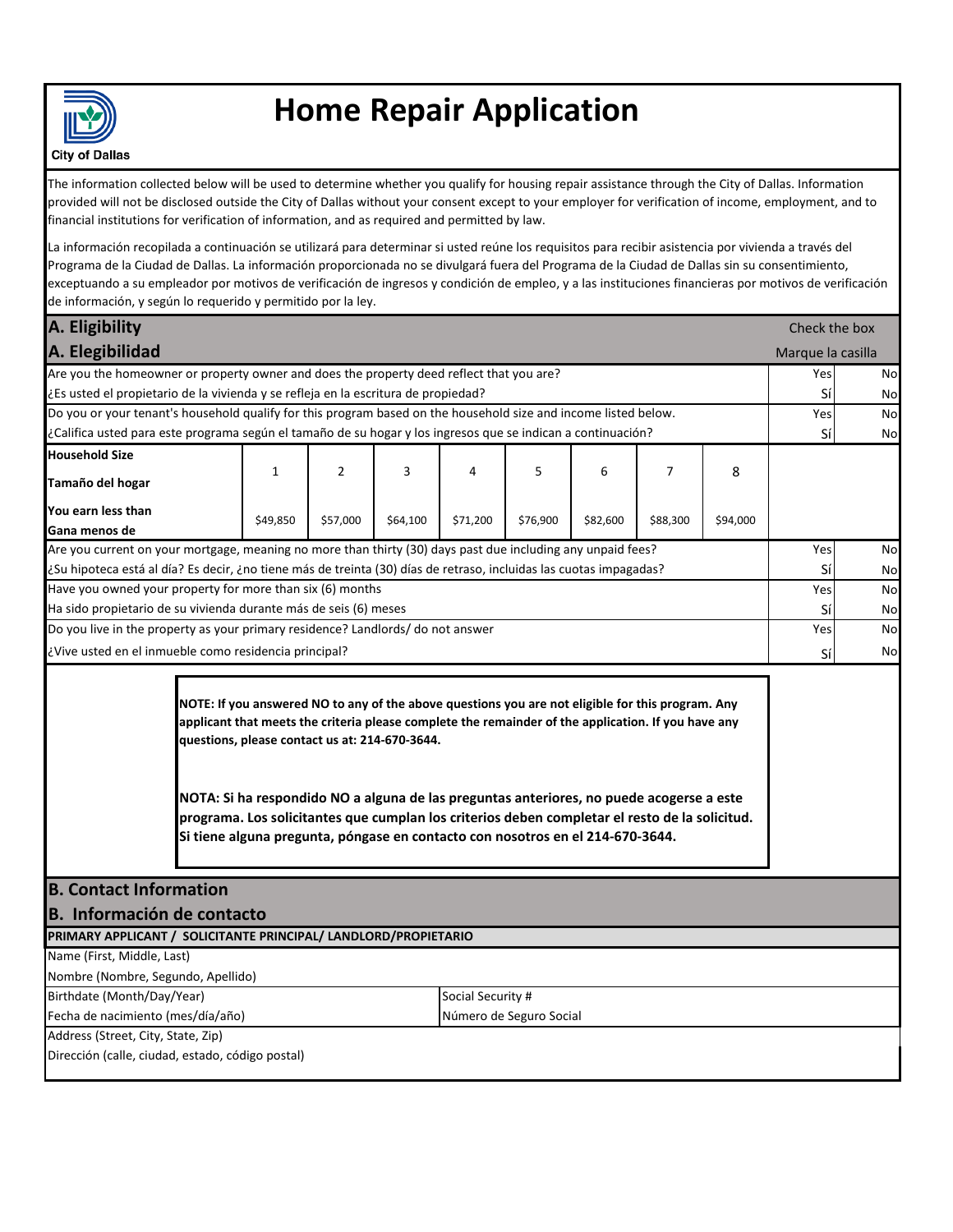| Primary Phone                                                                                                                | Mobile                                                                                                            | Home                    | Work    |    |  |
|------------------------------------------------------------------------------------------------------------------------------|-------------------------------------------------------------------------------------------------------------------|-------------------------|---------|----|--|
| Teléfono principal                                                                                                           | Móvil                                                                                                             | Casa                    | Trabajo |    |  |
| Secondary Phone                                                                                                              | Mobile                                                                                                            | Home                    | Work    |    |  |
| Teléfono secundario                                                                                                          | Móvil                                                                                                             | Casa                    | Trabajo |    |  |
| <b>Email Address</b>                                                                                                         |                                                                                                                   |                         |         |    |  |
| Dirección de correo electrónico                                                                                              |                                                                                                                   |                         |         |    |  |
|                                                                                                                              | CO-APPLICANT (If Applicable) / COAPLICANTE (si procede)- TENANT/ARRENDATARIO                                      |                         |         |    |  |
| Name (First, Middle, Last)                                                                                                   |                                                                                                                   |                         |         |    |  |
| Nombre (Nombre, Segundo, Apellido)                                                                                           |                                                                                                                   |                         |         |    |  |
| Birthdate (Month/Day/Year)                                                                                                   |                                                                                                                   | Social Security #       |         |    |  |
| Fecha de nacimiento (mes/día/año)                                                                                            |                                                                                                                   | Número de Seguro Social |         |    |  |
| Address (Street, City, State, Zip)                                                                                           |                                                                                                                   |                         |         |    |  |
| Dirección (calle, ciudad, estado, código postal)                                                                             |                                                                                                                   |                         |         |    |  |
| <b>Primary Phone</b>                                                                                                         | Mobile                                                                                                            | Home                    | Work    |    |  |
| Teléfono principal                                                                                                           | Móvil                                                                                                             | Casa                    | Trabajo |    |  |
| <b>Secondary Phone</b>                                                                                                       | Mobile                                                                                                            | Home                    | Work    |    |  |
| Teléfono secundario                                                                                                          | Móvil                                                                                                             | Casa                    | Trabajo |    |  |
| <b>Email Address</b>                                                                                                         |                                                                                                                   |                         |         |    |  |
| Dirección de correo electrónico                                                                                              |                                                                                                                   |                         |         |    |  |
| <b>C. Requested Information</b>                                                                                              |                                                                                                                   |                         |         |    |  |
| C. Información solicitada                                                                                                    |                                                                                                                   |                         |         |    |  |
|                                                                                                                              | What is the address of the property you would like repaired? (Street, City, State, Zip)                           |                         |         |    |  |
|                                                                                                                              | ¿Cuál es la dirección del inmueble que desea reparar? (Calle, ciudad, estado, código postal)                      |                         |         |    |  |
|                                                                                                                              | Have you received prior assistance in repairing your home from the City of Dallas?                                |                         | Yes     | No |  |
| If yes, in what year did you receive assistance?                                                                             |                                                                                                                   |                         | Sí      | No |  |
|                                                                                                                              | ¿Ha recibido anteriormente ayuda para reparar su casa por parte de la Ciudad de Dallas?                           |                         | Yes     | No |  |
|                                                                                                                              | En caso afirmativo, ¿en qué año recibió la ayuda?                                                                 |                         | Sí      | No |  |
|                                                                                                                              | Are there currently any unsatisfied judgements against you?                                                       |                         | Yes     | No |  |
|                                                                                                                              | ¿Existen actualmente sentencias incumplidas en su contra?                                                         |                         | Sí      | No |  |
|                                                                                                                              | Has either the Owner or Co-owner declared bankruptcy in the past two (2) years?                                   |                         | Yes     | No |  |
|                                                                                                                              | ¿Se ha declarado propietario o copropietario en quiebra en los últimos dos (2) años?                              |                         | Sí      | No |  |
| Was your home built in or before 1978?                                                                                       |                                                                                                                   |                         | Yes     | No |  |
| ¿Su casa fue construida en 1978 o antes?                                                                                     |                                                                                                                   |                         | Sí      | No |  |
|                                                                                                                              | Do you have homeowner's insurance or property insurance?                                                          |                         | Yes     | No |  |
| ¿Tiene un seguro de hogar?                                                                                                   |                                                                                                                   |                         | Sí      | No |  |
|                                                                                                                              | Are there any pregnant women in the household?                                                                    |                         | Yes     | No |  |
| ¿Hay alguna mujer embarazada en el hogar?                                                                                    |                                                                                                                   |                         | Sí      | No |  |
|                                                                                                                              | Are there any children under the age of 6 who stay in the home for three hours a day on two separate days a week? |                         | Yes     | No |  |
| ¿Tiene niños menores de 6 años que permanezcan en su casa durante tres horas al día en dos días distintos a la semana?<br>Sí |                                                                                                                   |                         |         |    |  |
| Are you or any member of your family a City of Dallas employee?<br>Yes                                                       |                                                                                                                   |                         |         |    |  |
| If yes, please provide the name and position:<br>Sí                                                                          |                                                                                                                   |                         |         |    |  |
| ¿Es usted o algún miembro de su familia empleado de la Ciudad de Dallas?<br>Yes                                              |                                                                                                                   |                         |         |    |  |
|                                                                                                                              | En caso afirmativo, indique el nombre y el cargo:                                                                 |                         | Sí      | No |  |
|                                                                                                                              | How did you hear about our program? (Check all that apply)                                                        |                         |         |    |  |
|                                                                                                                              | ¿Cómo se enteró de nuestro programa? (Marque todo lo que corresponda)                                             |                         |         |    |  |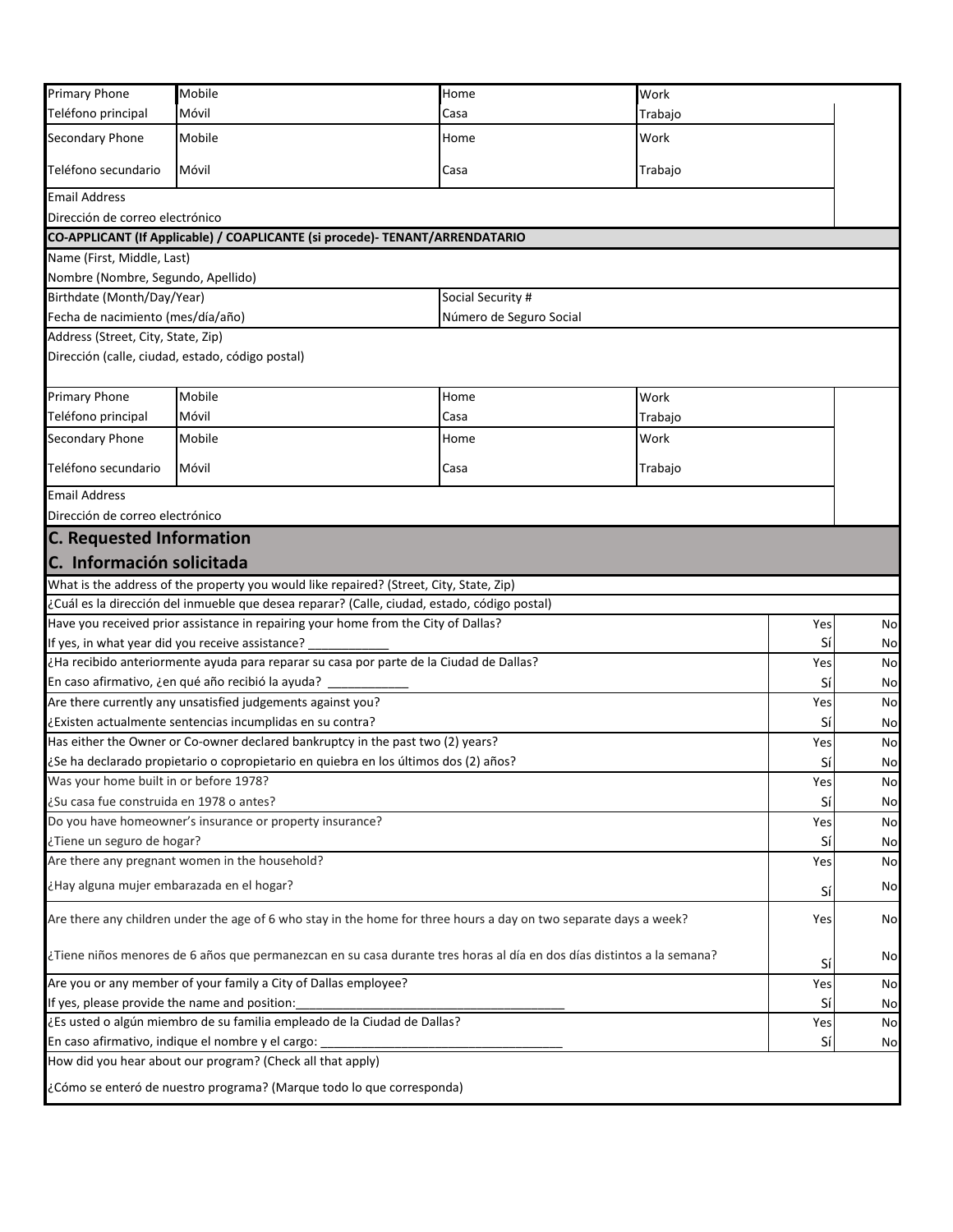| City of                     | Ciudad de                         |                                             |               |                                                                 |         |                      |           |             |                                             |                         |    |
|-----------------------------|-----------------------------------|---------------------------------------------|---------------|-----------------------------------------------------------------|---------|----------------------|-----------|-------------|---------------------------------------------|-------------------------|----|
| <b>Dallas</b>               | <b>Dallas</b>                     |                                             | Television    | Televisión                                                      | Mail    | Correo               |           | Newspaper   | Periódico                                   |                         |    |
|                             |                                   |                                             |               |                                                                 |         |                      |           |             |                                             |                         |    |
|                             | Miembro                           |                                             |               |                                                                 |         |                      |           |             |                                             |                         |    |
| City                        | del                               |                                             |               | Por el                                                          |         | Sitio web            |           |             | Medios de                                   |                         |    |
| Council                     | Concejo                           |                                             | Word of       | boca a                                                          | City    | de la                |           | Social      | comunicac                                   |                         |    |
| Member                      | Municipal                         |                                             | Mouth         | boca                                                            | Website | Ciudad               |           | Media       | ión social                                  |                         |    |
|                             |                                   |                                             |               |                                                                 |         |                      |           |             |                                             |                         |    |
|                             |                                   |                                             |               |                                                                 |         |                      |           |             |                                             |                         |    |
| Other                       | Otro (por                         |                                             |               |                                                                 |         |                      |           |             |                                             |                         |    |
| (Please<br>Explain):        | favor,<br>explique):              |                                             |               |                                                                 |         |                      |           |             |                                             |                         |    |
| D. Household                |                                   |                                             |               | List all household members or TENANT/ARRENDATARIO               |         |                      |           |             |                                             |                         |    |
|                             | D. Núcleo Familiar                |                                             |               | Enumere todos los miembros del hogar                            |         |                      |           |             |                                             |                         |    |
|                             |                                   |                                             |               | PRIMARY APPLICANT / SOLICITANTE PRINCIPAL- LANDLORD/PROPIETARIO |         |                      |           |             |                                             |                         |    |
|                             | Employer (if applicable)          |                                             |               |                                                                 |         |                      |           |             |                                             |                         |    |
|                             | Empleador (si procede)            |                                             |               |                                                                 |         |                      |           |             |                                             |                         |    |
| <b>Work Start Date</b>      |                                   |                                             |               |                                                                 |         | Work Phone           |           |             |                                             |                         |    |
|                             | Fecha de inicio de las obras      |                                             |               |                                                                 |         | Teléfono del trabajo |           |             |                                             |                         |    |
|                             |                                   | Demographics / Datos demográficos           |               |                                                                 |         |                      |           |             |                                             |                         |    |
| Gender / Genero             |                                   |                                             | Male / Hombre | Female / Mujer                                                  |         | Other / Otro         |           |             |                                             |                         |    |
|                             | Marital Status / Estado civil     |                                             |               |                                                                 |         |                      |           |             |                                             |                         |    |
| Single                      |                                   | Married                                     |               | Divorced                                                        |         | Widowed              |           | Separated   |                                             | <b>Domestic Partner</b> |    |
| Soltero(a)                  |                                   | Casado(a)                                   |               | Divorciado(a)                                                   |         | Viudo(a)             |           | Separado(a) |                                             | Pareja doméstica        |    |
|                             | Race (Select all that apply)      |                                             |               |                                                                 |         |                      |           |             |                                             |                         |    |
|                             |                                   | Raza (Seleccione todas las que corresponda) |               |                                                                 |         |                      |           |             |                                             |                         |    |
|                             | American Indian / Alaska Native   |                                             |               | Asian                                                           |         |                      |           |             | Black / African American & White            |                         |    |
|                             |                                   | Indio Americano(a)/Nativo(a) de Alaska      |               | Asiático(a)                                                     |         |                      |           |             | Negro(a)/Afroamericano(a) y Blanco(a)       |                         |    |
|                             |                                   | American Indian / Alaska Native & White     |               | Asian & White                                                   |         |                      |           |             | Native Hawaiian / Other Pacific Islander    |                         |    |
| Blanco(a)                   |                                   | Indio Americano(a)/Nativo(a) de Alaska y    |               | Asiático(a) y Blanco(a)                                         |         |                      |           |             | Nativo(a) de Hawái u otra Isla del Pacífico |                         |    |
| African American            |                                   | American Indian/ Alaska Native & Black /    |               | Black / African American                                        |         |                      | White     |             |                                             |                         |    |
|                             | Negro(a)/Afroamericano(a)         | Indio Americano(a)/Nativo(a) de Alaska y    |               | Negro(a)/Afroamericano(a)                                       |         |                      | Blanco(a) |             |                                             |                         |    |
|                             | Are you Hispanic or Latino?       |                                             |               |                                                                 |         |                      |           |             |                                             | Yes                     | No |
|                             | ¿Es usted hispano(a) o latino(a)? |                                             |               |                                                                 |         |                      |           |             |                                             | Sí                      | No |
| Are you a veteran?          |                                   |                                             |               |                                                                 |         | Yes                  | No        |             |                                             |                         |    |
| ¿Es usted un veterano(a)?   |                                   |                                             |               |                                                                 |         | Sí                   | No        |             |                                             |                         |    |
| Are you disabled?           |                                   |                                             |               |                                                                 |         | Yes                  | No        |             |                                             |                         |    |
|                             | ¿Es usted discapacitado(a)?       |                                             |               |                                                                 |         |                      |           |             |                                             | Sí                      | No |
|                             | Are you over 65 years old?        |                                             |               |                                                                 |         |                      |           |             |                                             | Yes                     | No |
|                             | ¿Tiene más de 65 años?            |                                             |               |                                                                 |         |                      |           |             |                                             | Sí                      | No |
|                             | Are you a full-time student?      |                                             |               |                                                                 |         |                      |           |             |                                             | Yes                     | No |
| ¿Estudia a tiempo completo? |                                   |                                             |               |                                                                 |         |                      | Sí        | No          |                                             |                         |    |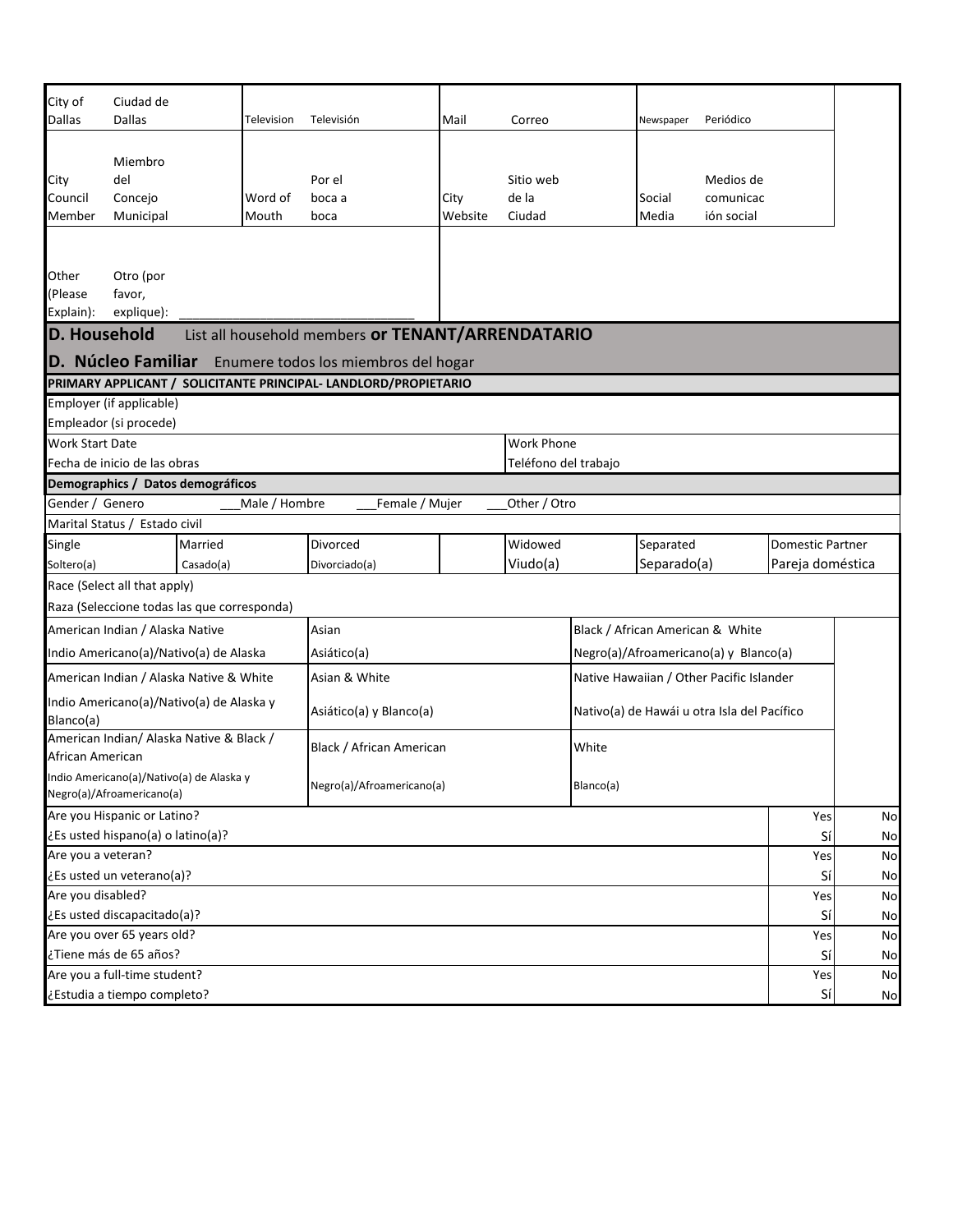| CO-APPLICANT / COAPLICANTE-TENANT/ARRENDATARIO       |               |                                                                                                              |  |                      |          |                                             |                         |    |
|------------------------------------------------------|---------------|--------------------------------------------------------------------------------------------------------------|--|----------------------|----------|---------------------------------------------|-------------------------|----|
| Name                                                 |               |                                                                                                              |  |                      |          |                                             |                         |    |
| Nombre                                               |               |                                                                                                              |  |                      |          |                                             |                         |    |
| Relationship to Applicant                            |               |                                                                                                              |  |                      |          |                                             |                         |    |
| Relación con el(la) solicitante                      |               |                                                                                                              |  |                      |          |                                             |                         |    |
| Employer (if applicable)                             |               |                                                                                                              |  |                      |          |                                             |                         |    |
| Empleador (si procede)                               |               |                                                                                                              |  |                      |          |                                             |                         |    |
| <b>Work Start Date</b>                               |               |                                                                                                              |  | <b>Work Phone</b>    |          |                                             |                         |    |
| Fecha de inicio de las obras                         |               |                                                                                                              |  | Teléfono del trabajo |          |                                             |                         |    |
| Demographics / Datos demográficos                    |               |                                                                                                              |  |                      |          |                                             |                         |    |
| Gender / Genero                                      | Male / Hombre | Female / Mujer                                                                                               |  | Other / Otro         |          |                                             |                         |    |
| Marital Status / Estado civil                        |               |                                                                                                              |  |                      |          |                                             |                         |    |
| Single                                               | Married       | Divorced                                                                                                     |  | Widowed              |          | Separated                                   | <b>Domestic Partner</b> |    |
| Soltero(a)                                           | Casado(a)     | Divorciado(a)                                                                                                |  | Viudo(a)             |          | Separado(a)                                 | Pareja doméstica        |    |
| Race (Select all that apply)                         |               |                                                                                                              |  |                      |          |                                             |                         |    |
| Raza (Seleccione todas las que corresponda)          |               |                                                                                                              |  |                      |          |                                             |                         |    |
| American Indian / Alaska Native                      |               | Asian                                                                                                        |  |                      |          | Black / African American & White            |                         |    |
| Indio Americano(a)/Nativo(a) de Alaska               |               | Asiático(a)                                                                                                  |  |                      |          | Negro(a)/Afroamericano(a) y Blanco(a)       |                         |    |
| American Indian / Alaska Native & White              |               | Asian & White                                                                                                |  |                      |          | Native Hawaiian / Other Pacific Islander    |                         |    |
| Indio Americano(a)/Nativo(a) de Alaska y             |               |                                                                                                              |  |                      |          |                                             |                         |    |
| Blanco(a)                                            |               | Asiático(a) y Blanco(a)                                                                                      |  |                      |          | Nativo(a) de Hawái u otra Isla del Pacífico |                         |    |
| American Indian/ Alaska Native & Black /             |               |                                                                                                              |  |                      |          |                                             |                         |    |
| African American                                     |               | Black / African American                                                                                     |  |                      | White    |                                             |                         |    |
| Indio Americano(a)/Nativo(a) de Alaska y             |               |                                                                                                              |  |                      |          |                                             |                         |    |
| Negro(a)/Afroamericano(a)                            |               | Negro(a)/Afroamericano(a                                                                                     |  |                      | Blanco(a |                                             |                         |    |
| Are you Hispanic or Latino?                          |               |                                                                                                              |  |                      |          |                                             | Yes                     | No |
| ¿Es usted hispano(a) o latino(a)?                    |               |                                                                                                              |  |                      |          |                                             | Sí                      | No |
| Are you a veteran?                                   |               |                                                                                                              |  |                      |          |                                             | Yes                     | No |
| ¿Es usted un veterano(a)?                            |               |                                                                                                              |  |                      |          |                                             | Sí                      | No |
| Are you disabled?                                    |               |                                                                                                              |  |                      |          |                                             | Yes                     | No |
| ¿Es usted discapacitado(a)?                          |               |                                                                                                              |  |                      |          |                                             | Sí                      | No |
| Are you over 65 years old?                           |               |                                                                                                              |  |                      |          |                                             | Yes                     | No |
| ¿Tiene más de 65 años?                               |               |                                                                                                              |  |                      |          |                                             | Sí                      | No |
| Are you a full-time student?                         |               |                                                                                                              |  |                      |          |                                             | Yes                     | No |
| ¿Estudia a tiempo completo?                          |               |                                                                                                              |  |                      |          |                                             | Sí                      | No |
|                                                      |               | ADDITIONAL HOUSEHOLD MEMBER 1 / MIEMBRO ADICIONAL DEL HOGAR 1- ADDITIONAL TENANT 1/ ARRENDATARIO ADICIONAL 1 |  |                      |          |                                             |                         |    |
| Name/ Nombre                                         |               |                                                                                                              |  |                      |          |                                             |                         |    |
| Relationship to Applicant                            |               |                                                                                                              |  |                      |          |                                             |                         |    |
| Relación con el(la) solicitante                      |               |                                                                                                              |  |                      |          |                                             |                         |    |
| Employer (if applicable)                             |               |                                                                                                              |  |                      |          |                                             |                         |    |
| Empleador (si procede)                               |               |                                                                                                              |  |                      |          |                                             |                         |    |
| <b>Work Start Date</b>                               |               |                                                                                                              |  | <b>Work Phone</b>    |          |                                             |                         |    |
| Fecha de inicio de las obras<br>Teléfono del trabajo |               |                                                                                                              |  |                      |          |                                             |                         |    |
| Demographics / Datos demográficos                    |               |                                                                                                              |  |                      |          |                                             |                         |    |
| Gender / Genero                                      | Male / Hombre | Female / Mujer                                                                                               |  | Other / Otro         |          |                                             |                         |    |
| Marital Status / Estado civil                        |               |                                                                                                              |  |                      |          |                                             |                         |    |
| Single                                               | Married       | Divorced                                                                                                     |  | Widowed              |          | Separated                                   | Domestic Partner        |    |
| Soltero(a)                                           | Casado(a)     | Divorciado(a)                                                                                                |  | Viudo(a)             |          | Separado(a)                                 | Pareja doméstica        |    |
| Race (Select all that apply)                         |               |                                                                                                              |  |                      |          |                                             |                         |    |
| Raza (Seleccione todo lo que corresponda)            |               |                                                                                                              |  |                      |          |                                             |                         |    |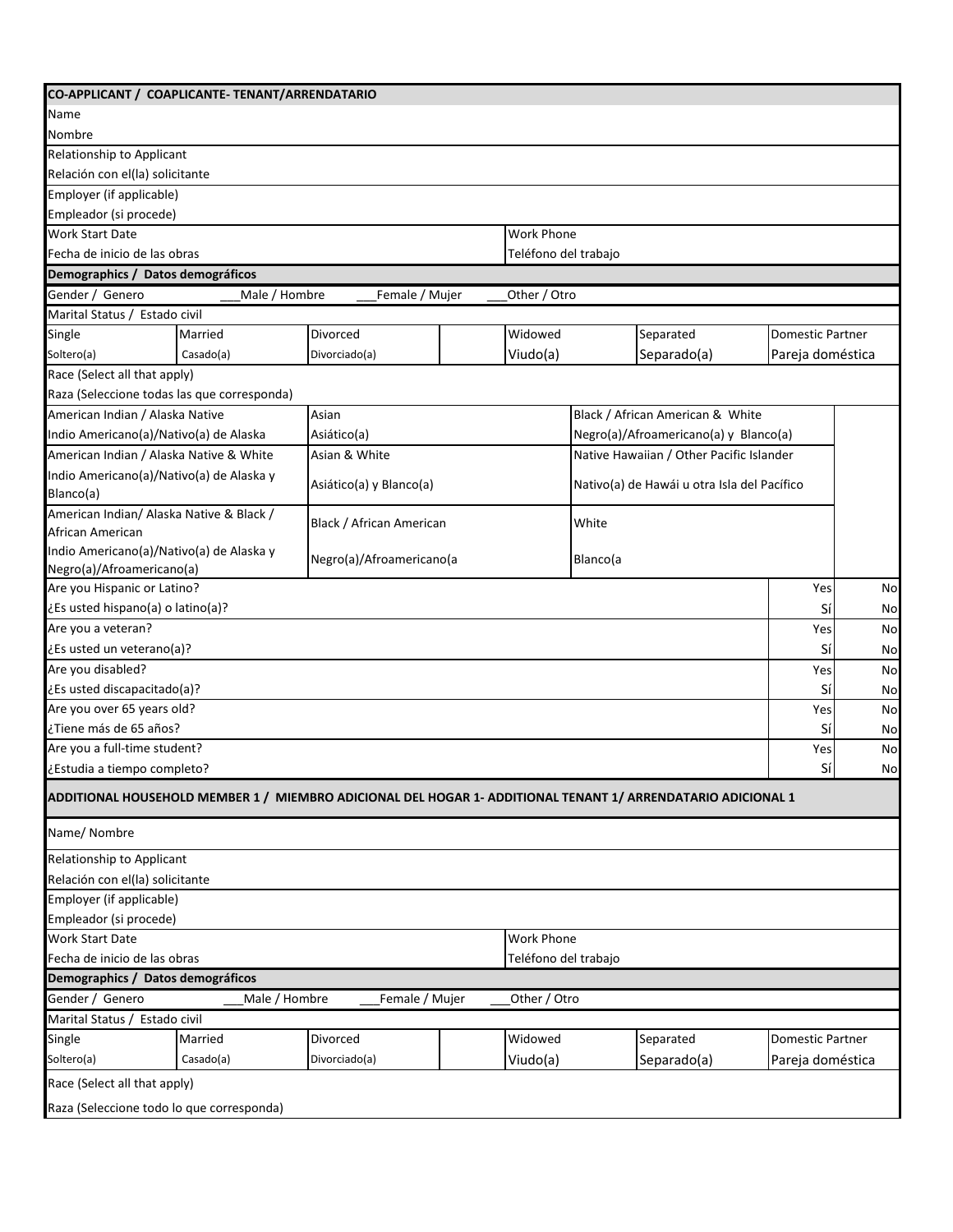| American Indian / Alaska Native                                                    |               | Asian                                                                                                                               |  |                      | Black / African American & White         |                                             |                  |    |
|------------------------------------------------------------------------------------|---------------|-------------------------------------------------------------------------------------------------------------------------------------|--|----------------------|------------------------------------------|---------------------------------------------|------------------|----|
| Indio Americano(a)/Nativo(a) de Alaska                                             |               | Asiático(a)                                                                                                                         |  |                      | Negro(a)/Afroamericano(a) y Blanco(a)    |                                             |                  |    |
| American Indian / Alaska Native & White                                            |               | Asian & White                                                                                                                       |  |                      | Native Hawaiian / Other Pacific Islander |                                             |                  |    |
| Indio Americano(a)/Nativo(a) de Alaska y                                           |               | Asiático(a) y Blanco(a)                                                                                                             |  |                      |                                          | Nativo(a) de Hawái u otra Isla del Pacífico |                  |    |
| Blanco(a)                                                                          |               |                                                                                                                                     |  |                      |                                          |                                             |                  |    |
| American Indian/ Alaska Native & Black /<br>African American                       |               | Black / African American                                                                                                            |  |                      | White                                    |                                             |                  |    |
| Indio Americano(a)/Nativo(a) de Alaska y                                           |               |                                                                                                                                     |  |                      |                                          |                                             |                  |    |
| Negro(a)/Afroamericano(a)                                                          |               | Negro(a)/Afroamericano(a)                                                                                                           |  |                      | Blanco(a)                                |                                             |                  |    |
| Are you Hispanic or Latino?                                                        |               |                                                                                                                                     |  |                      |                                          |                                             | Yes              | No |
| ¿Es usted hispano(a) o latino(a)?                                                  |               |                                                                                                                                     |  |                      |                                          |                                             | Sí               | No |
| Are you a veteran?                                                                 |               |                                                                                                                                     |  |                      |                                          |                                             | Yes              | No |
| ¿Es usted un veterano(a)?                                                          |               |                                                                                                                                     |  |                      |                                          |                                             | Sí               | No |
| Are you disabled?                                                                  |               |                                                                                                                                     |  |                      |                                          |                                             | Yes              | No |
| ¿Es usted discapacitado(a)?                                                        |               |                                                                                                                                     |  |                      |                                          |                                             | Sí               |    |
| Are you over 65 years old?                                                         |               |                                                                                                                                     |  |                      |                                          |                                             |                  | No |
| ¿Tiene más de 65 años?                                                             |               |                                                                                                                                     |  |                      |                                          |                                             | Yes<br>Sí        | No |
|                                                                                    |               |                                                                                                                                     |  |                      |                                          |                                             |                  | No |
| Are you a full-time student?                                                       |               |                                                                                                                                     |  |                      |                                          |                                             | Yes              | No |
| ¿Estudia a tiempo completo?                                                        |               |                                                                                                                                     |  |                      |                                          |                                             | Sí               | No |
|                                                                                    |               | ADDITIONAL HOUSEHOLD MEMBER 2 If you have additional household members, please add additional sheets. ADDITIONAL TENANT 2/ADICIONAL |  |                      |                                          |                                             |                  |    |
| <b>ARRENDATARIO 2</b>                                                              |               |                                                                                                                                     |  |                      |                                          |                                             |                  |    |
|                                                                                    |               | MIEMBRO DEL HOGAR ADICIONAL 2 (Si tiene miembros adicionales en su hogar, por favor, agregue más hojas)                             |  |                      |                                          |                                             |                  |    |
| Name/Nombre                                                                        |               |                                                                                                                                     |  |                      |                                          |                                             |                  |    |
| Relationship to Applicant                                                          |               |                                                                                                                                     |  |                      |                                          |                                             |                  |    |
| Relación con el(la) solicitante                                                    |               |                                                                                                                                     |  |                      |                                          |                                             |                  |    |
| Employer (if applicable)                                                           |               |                                                                                                                                     |  |                      |                                          |                                             |                  |    |
| Empleador (si procede)                                                             |               |                                                                                                                                     |  |                      |                                          |                                             |                  |    |
| <b>Work Start Date</b>                                                             |               |                                                                                                                                     |  | <b>Work Phone</b>    |                                          |                                             |                  |    |
| Fecha de inicio de las obras                                                       |               |                                                                                                                                     |  | Teléfono del trabajo |                                          |                                             |                  |    |
| Demographics / Datos demográficos                                                  |               |                                                                                                                                     |  |                      |                                          |                                             |                  |    |
| Gender / Genero                                                                    | Male / Hombre |                                                                                                                                     |  | Other / Otro         |                                          |                                             |                  |    |
|                                                                                    |               | Female / Mujer                                                                                                                      |  |                      |                                          |                                             |                  |    |
| Marital Status / Estado civil                                                      |               |                                                                                                                                     |  |                      |                                          |                                             |                  |    |
| Single                                                                             | Married       | Divorced                                                                                                                            |  | Widowed              |                                          | Separated                                   | Domestic Partner |    |
| Soltero(a)                                                                         | Casado(a)     | Divorciado(a)                                                                                                                       |  | Viudo(a)             |                                          | Separado(a)                                 | Pareja doméstica |    |
| Race (Select all that apply)                                                       |               |                                                                                                                                     |  |                      |                                          |                                             |                  |    |
| Raza (Seleccione todo lo que corresponda)                                          |               |                                                                                                                                     |  |                      |                                          |                                             |                  |    |
| American Indian / Alaska Native                                                    |               | Asian                                                                                                                               |  |                      |                                          | Black / African American & White            |                  |    |
| Indio Americano(a)/Nativo(a) de Alaska                                             |               | Asiático(a)                                                                                                                         |  |                      |                                          | Negro(a)/Afroamericano(a) y Blanco(a)       |                  |    |
| American Indian / Alaska Native & White                                            |               | Asian & White                                                                                                                       |  |                      |                                          | Native Hawaiian / Other Pacific Islander    |                  |    |
| Indio Americano(a)/Nativo(a) de Alaska y                                           |               |                                                                                                                                     |  |                      |                                          |                                             |                  |    |
| Blanco(a)                                                                          |               | Asiático(a) y Blanco(a)<br>Nativo(a) de Hawái u otra Isla del Pacífico                                                              |  |                      |                                          |                                             |                  |    |
| American Indian/ Alaska Native & Black /                                           |               |                                                                                                                                     |  |                      |                                          |                                             |                  |    |
| African American                                                                   |               | Black / African American<br>White                                                                                                   |  |                      |                                          |                                             |                  |    |
| Indio Americano(a)/Nativo(a) de Alaska y<br>Negro(a)/Afroamericano(a)<br>Blanco(a) |               |                                                                                                                                     |  |                      |                                          |                                             |                  |    |
| Negro(a)/Afroamericano(a)                                                          |               |                                                                                                                                     |  |                      |                                          |                                             |                  |    |
| Are you Hispanic or Latino?                                                        |               |                                                                                                                                     |  |                      |                                          |                                             | Yes              | No |
| ¿Es usted hispano(a) o latino(a)?                                                  |               |                                                                                                                                     |  |                      |                                          |                                             | Sí               | No |
| Are you a veteran?                                                                 |               |                                                                                                                                     |  |                      |                                          |                                             | Yes              | No |
| ¿Es usted un veterano(a)?                                                          |               |                                                                                                                                     |  |                      |                                          |                                             | Sí               | No |
| Are you disabled?                                                                  |               |                                                                                                                                     |  |                      |                                          |                                             | Yes              | No |
| ¿Es usted discapacitado(a)?<br>Sí                                                  |               |                                                                                                                                     |  |                      |                                          | No                                          |                  |    |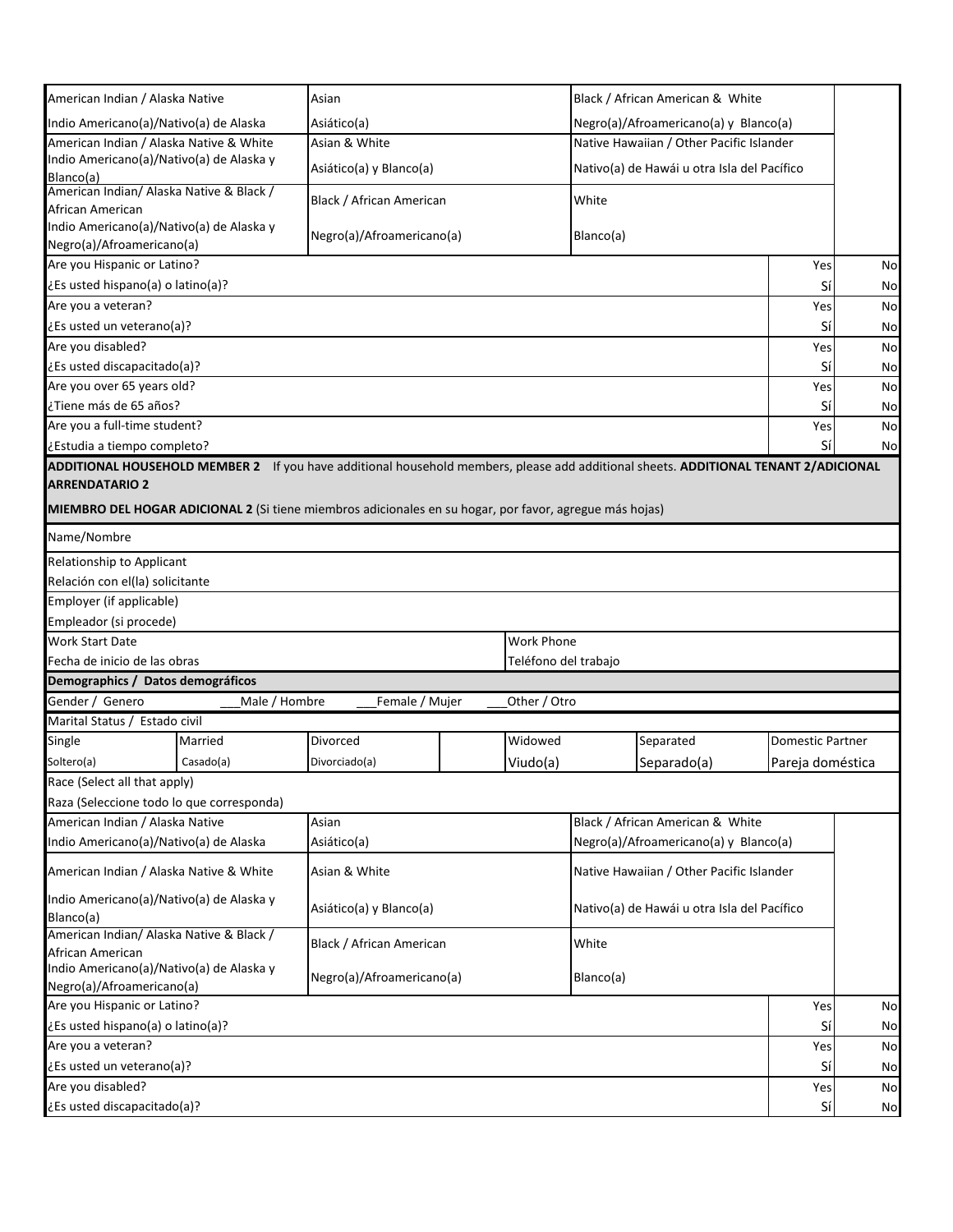| Are you over 65 years old?                       |                                                                                                 | Yes                  | No |
|--------------------------------------------------|-------------------------------------------------------------------------------------------------|----------------------|----|
| ¿Tiene más de 65 años?                           | Sí                                                                                              | No                   |    |
| Are you a full-time student?                     |                                                                                                 | Yes                  | No |
| ¿Estudia a tiempo completo?                      |                                                                                                 | Sí                   | No |
|                                                  |                                                                                                 |                      |    |
| <b>E. Asset Verification</b>                     | Fill out for all household members with income- Tenant to complete for landlord application     |                      |    |
|                                                  | E. Verificación de Activos Rellene para todos los miembros del hogar con ingresos               |                      |    |
|                                                  | PRIMARY APPLICANT / SOLICITANTE PRINCIPAL-LANDLORD DOES NOT FILL OUT/ EL PROPIETARIO NO RELLENA |                      |    |
| <b>Type of Asset</b>                             | <b>Bank or Financial Institution</b>                                                            | <b>Current Value</b> |    |
| <b>Tipo de Activo</b>                            | Banco o Institución Financiera                                                                  | <b>Valor Actual</b>  |    |
| <b>Bonds</b>                                     |                                                                                                 |                      |    |
| <b>Bonos</b>                                     |                                                                                                 |                      |    |
| Certificate of Deposit (CD)                      |                                                                                                 |                      |    |
| Certificado de depósito (CD)                     |                                                                                                 |                      |    |
| Checking Account(s)                              |                                                                                                 |                      |    |
| Cuenta(s) corriente(s)                           |                                                                                                 |                      |    |
| Life Insurance                                   |                                                                                                 |                      |    |
|                                                  |                                                                                                 |                      |    |
| Seguro de vida                                   |                                                                                                 |                      |    |
| Other                                            |                                                                                                 |                      |    |
| Otros                                            |                                                                                                 |                      |    |
| <b>Real Estate</b>                               |                                                                                                 |                      |    |
| <b>Bienes inmuebles</b>                          |                                                                                                 |                      |    |
| Savings Account(s)                               |                                                                                                 |                      |    |
| Cuenta(s) de ahorro                              |                                                                                                 |                      |    |
| <b>Stocks</b>                                    |                                                                                                 |                      |    |
| Acciones                                         |                                                                                                 |                      |    |
| CO-APPLICANT / COAPLICANTE - TENANT/ARRENDATARIO |                                                                                                 |                      |    |
| <b>Type of Asset</b>                             | <b>Bank or Financial Institution</b>                                                            | <b>Current Value</b> |    |
| <b>Tipo de Activo</b>                            | Banco o Institución Financiera                                                                  | <b>Valor Actual</b>  |    |
| <b>Bonds</b>                                     |                                                                                                 |                      |    |
| <b>Bonos</b>                                     |                                                                                                 |                      |    |
| Certificate of Deposit (CD)                      |                                                                                                 |                      |    |
| Certificado de depósito (CD)                     |                                                                                                 |                      |    |
| Checking Account(s)                              |                                                                                                 |                      |    |
| Cuenta(s) corriente(s)                           |                                                                                                 |                      |    |
| Life Insurance                                   |                                                                                                 |                      |    |
| Seguro de vida                                   |                                                                                                 |                      |    |
| Other                                            |                                                                                                 |                      |    |
| Otros                                            |                                                                                                 |                      |    |
| <b>Real Estate</b>                               |                                                                                                 |                      |    |
| Inmobiliaria                                     |                                                                                                 |                      |    |
| Savings Account(s)                               |                                                                                                 |                      |    |
| Cuenta(s) de ahorro                              |                                                                                                 |                      |    |
| <b>Stocks</b><br><b>Acciones</b>                 |                                                                                                 |                      |    |
|                                                  |                                                                                                 |                      |    |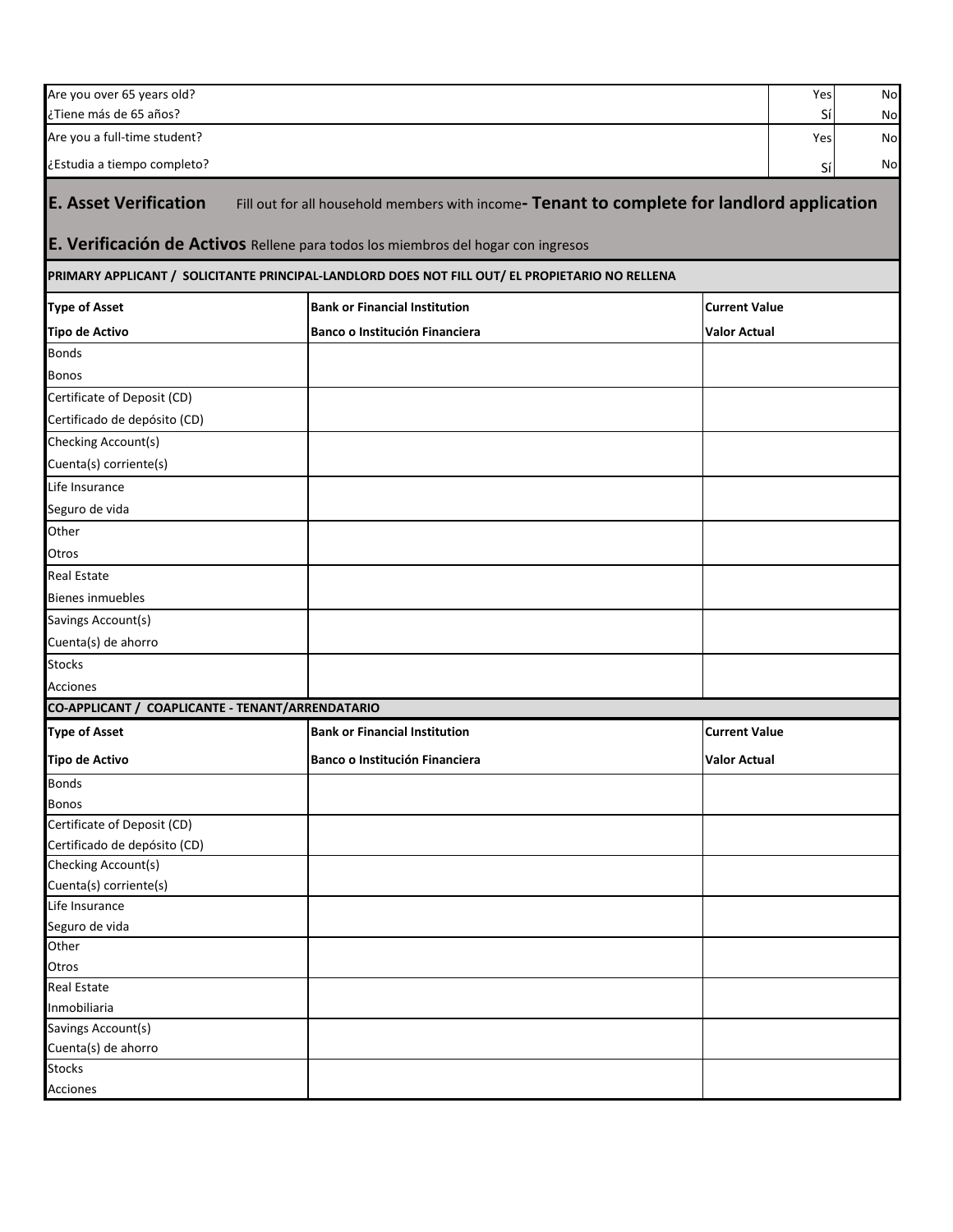| ADDITIONAL HOUSEHOLD MEMBER 1 / MIEMBRO ADICIONAL DEL HOGAR 1- TENANT 1/ARRENDATARIO 1 |                                                                                       |                      |  |  |  |  |
|----------------------------------------------------------------------------------------|---------------------------------------------------------------------------------------|----------------------|--|--|--|--|
| <b>Type of Asset</b>                                                                   | <b>Bank or Financial Institution</b>                                                  | <b>Current Value</b> |  |  |  |  |
| <b>Tipo de Activo</b>                                                                  | Banco o Institución Financiera                                                        | <b>Valor Actual</b>  |  |  |  |  |
| <b>Bonds</b>                                                                           |                                                                                       |                      |  |  |  |  |
| <b>Bonos</b>                                                                           |                                                                                       |                      |  |  |  |  |
| Certificate of Deposit (CD)                                                            |                                                                                       |                      |  |  |  |  |
| Certificado de depósito (CD)                                                           |                                                                                       |                      |  |  |  |  |
| Checking Account(s)                                                                    |                                                                                       |                      |  |  |  |  |
| Cuenta(s) corriente(s)                                                                 |                                                                                       |                      |  |  |  |  |
| Life Insurance                                                                         |                                                                                       |                      |  |  |  |  |
| Seguro de vida                                                                         |                                                                                       |                      |  |  |  |  |
| Other                                                                                  |                                                                                       |                      |  |  |  |  |
| Otros                                                                                  |                                                                                       |                      |  |  |  |  |
| <b>Real Estate</b>                                                                     |                                                                                       |                      |  |  |  |  |
| <b>Bienes inmuebles</b>                                                                |                                                                                       |                      |  |  |  |  |
| Savings Account(s)                                                                     |                                                                                       |                      |  |  |  |  |
| Cuenta(s) de ahorro                                                                    |                                                                                       |                      |  |  |  |  |
| <b>Stocks</b>                                                                          |                                                                                       |                      |  |  |  |  |
| Acciones                                                                               |                                                                                       |                      |  |  |  |  |
|                                                                                        | ADDITIONAL HOUSEHOLD MEMBER 2 / MIEMBRO DEL HOGAR ADICIONAL 2- TENANT2/ARRENDATARIO 2 |                      |  |  |  |  |
| <b>Type of Asset</b>                                                                   | <b>Bank or Financial Institution</b>                                                  | <b>Current Value</b> |  |  |  |  |
| <b>Tipo de Activo</b>                                                                  | Banco o Institución Financiera                                                        | <b>Valor Actual</b>  |  |  |  |  |
| <b>Bonds</b>                                                                           |                                                                                       |                      |  |  |  |  |
| <b>Bonos</b>                                                                           |                                                                                       |                      |  |  |  |  |
| Certificate of Deposit (CD)                                                            |                                                                                       |                      |  |  |  |  |
| Certificado de depósito (CD)                                                           |                                                                                       |                      |  |  |  |  |
| Checking Account(s)                                                                    |                                                                                       |                      |  |  |  |  |
| Cuenta(s) corriente(s)                                                                 |                                                                                       |                      |  |  |  |  |
| Life Insurance                                                                         |                                                                                       |                      |  |  |  |  |
| Seguro de vida                                                                         |                                                                                       |                      |  |  |  |  |
| Other                                                                                  |                                                                                       |                      |  |  |  |  |
| Otros                                                                                  |                                                                                       |                      |  |  |  |  |
| <b>Real Estate</b>                                                                     |                                                                                       |                      |  |  |  |  |
| <b>Bienes inmuebles</b>                                                                |                                                                                       |                      |  |  |  |  |
| Savings Account(s)                                                                     |                                                                                       |                      |  |  |  |  |
| Cuenta(s) de ahorro                                                                    |                                                                                       |                      |  |  |  |  |
| <b>Stocks</b>                                                                          |                                                                                       |                      |  |  |  |  |
|                                                                                        |                                                                                       |                      |  |  |  |  |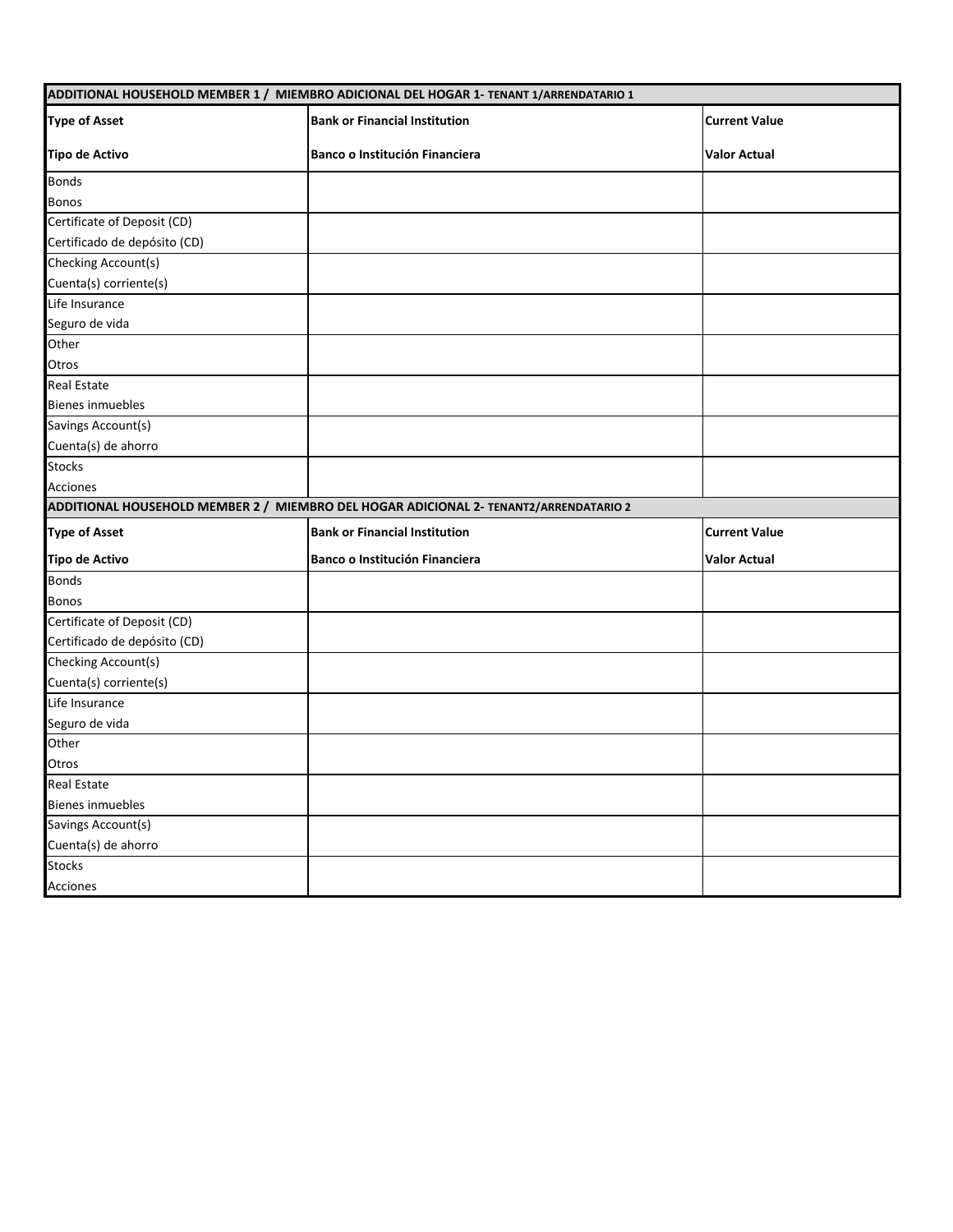**F. Income Source** Provide monthly calculation for each source. Submit copies of statements with application. **F. Fuente de ingresos** Proporcione el cálculo mensual de cada fuente de ingreso. Presente copias de los extractos con la solicitud. **COAPLICANTE ADICIONAL 1 Source PRIMARY- LANDLORD/PROPIETARIO CO-APPLICANT-TENANT/ARRENDATARIO ADDITIONAL 1- TENANT 1 /ARRENDATARIO 1 ADDITIONAL 2- TENANT 2/ARRENDATARIO 2 Fuente PRINCIPAL ADICIONAL 2** Unemployment Compensation Indemnización por desempleo Wages, salary, overtime, commissions, fees, tips, bonuses Sueldos, salarios, horas extras, comisiones, honorarios, propinas, bonificaciones Net Income from business and selfemployment Ingresos netos de la empresa y autoempleo Interest, dividends from personal property Intereses, dividendos de bienes muebles Social Security Seguro Social Retirement / Pension / Insurance Policy / Annuities Jubilación / Pensión / Póliza de seguro / Anualidades Disability or Death Benefits Beneficios por invalidez o fallecimiento Worker's Compensation & Severance pay Indemnización por accidente de trabajo e indemnización por despido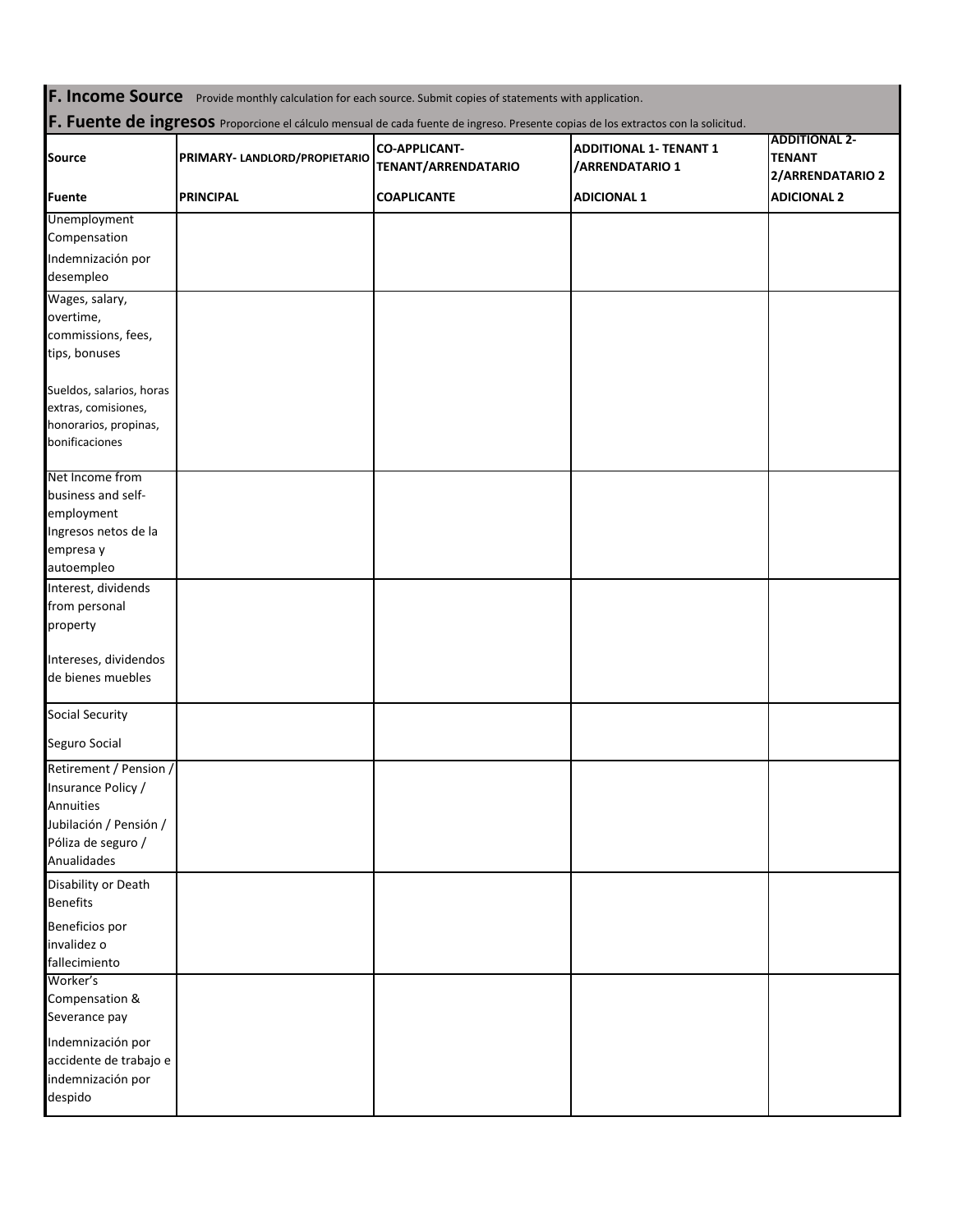| Regular pay, special<br>pay, and housing<br>allowance for the<br><b>Armed Forces</b>              |                                                                                                                                                                                                |  |  |                                       |           |           |
|---------------------------------------------------------------------------------------------------|------------------------------------------------------------------------------------------------------------------------------------------------------------------------------------------------|--|--|---------------------------------------|-----------|-----------|
| Paga regular, paga<br>especial y subsidio de<br>alojamiento para las<br><b>Fuerzas Armadas</b>    |                                                                                                                                                                                                |  |  |                                       |           |           |
| <b>Adoption Assistance</b><br>Payments                                                            |                                                                                                                                                                                                |  |  |                                       |           |           |
| Pagos de ayuda por<br>adopción                                                                    |                                                                                                                                                                                                |  |  |                                       |           |           |
| Alimony or Child<br>Support                                                                       |                                                                                                                                                                                                |  |  |                                       |           |           |
| Pensión alimenticia o<br>manutención de los<br>hijos                                              |                                                                                                                                                                                                |  |  |                                       |           |           |
| Re-occurring Cash<br>Gifts from private /<br>nonprofit / charity or<br>friends/family             |                                                                                                                                                                                                |  |  |                                       |           |           |
| Donaciones periódicas<br>en efectivo de<br>particulares,<br>organizaciones sin<br>fines de lucro, |                                                                                                                                                                                                |  |  |                                       |           |           |
| organizaciones<br>benéficas o<br>amigos/familiares                                                |                                                                                                                                                                                                |  |  |                                       |           |           |
| Other:<br>Otros:                                                                                  |                                                                                                                                                                                                |  |  |                                       |           |           |
| <b>TOTAL</b>                                                                                      |                                                                                                                                                                                                |  |  |                                       |           |           |
| <b>G. Mortgage</b>                                                                                | Provide the following information if you currently have a mortgage on your property.<br>G. Hipoteca Proporcione la siguiente información si actualmente tiene una hipoteca sobre su propiedad. |  |  |                                       |           |           |
|                                                                                                   | FIRST MORTGAGE LENDER / PRIMER PRESTAMISTA HIPOTECARIO                                                                                                                                         |  |  |                                       |           |           |
| Is there a first mortgage on the property?                                                        |                                                                                                                                                                                                |  |  |                                       | Yes       | No        |
|                                                                                                   | ¿Existe una primera hipoteca sobre la propiedad?                                                                                                                                               |  |  |                                       | Sí        | No        |
| Mortgage Lender Name                                                                              |                                                                                                                                                                                                |  |  |                                       | Yes       | No        |
| Nombre del prestamista hipotecario                                                                |                                                                                                                                                                                                |  |  |                                       | Sí        | No        |
| Mortgage Lender Address                                                                           |                                                                                                                                                                                                |  |  |                                       | Yes       | No        |
| Dirección del prestamista hipotecario                                                             |                                                                                                                                                                                                |  |  |                                       | Sí        | No        |
| Monthly Mortgage Payments                                                                         |                                                                                                                                                                                                |  |  | Next Payment Due Date                 | Yes       | No        |
| Pagos mensuales de la hipoteca                                                                    |                                                                                                                                                                                                |  |  | Próxima fecha de vencimiento del pago | Sí        | No        |
| Are there escrow taxes/insurance?                                                                 |                                                                                                                                                                                                |  |  |                                       | Yes<br>Sí | <b>No</b> |
| ¿Hay impuestos/seguros en fideicomiso?                                                            |                                                                                                                                                                                                |  |  |                                       |           | No        |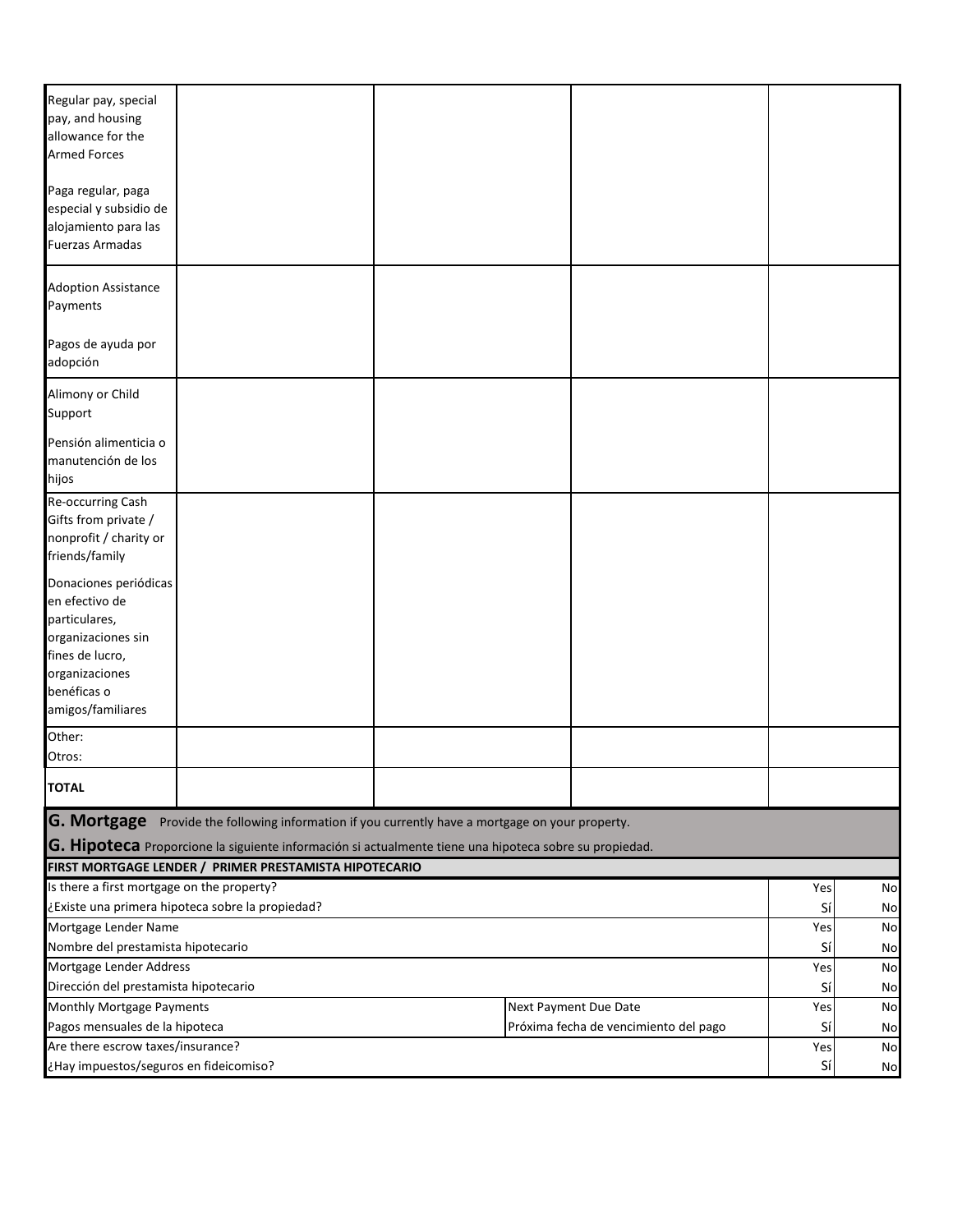| SECOND MORTGAGE LENDER / PRESTAMISTA DE SEGUNDA HIPOTECA                                                                                                                                                                                                                                                                                                                                                                                                                                                                                                                    |                                                         |                                      |                              |                                       |                   |     |    |
|-----------------------------------------------------------------------------------------------------------------------------------------------------------------------------------------------------------------------------------------------------------------------------------------------------------------------------------------------------------------------------------------------------------------------------------------------------------------------------------------------------------------------------------------------------------------------------|---------------------------------------------------------|--------------------------------------|------------------------------|---------------------------------------|-------------------|-----|----|
| Is there a first mortgage on the property?                                                                                                                                                                                                                                                                                                                                                                                                                                                                                                                                  |                                                         |                                      |                              |                                       |                   | Yes | No |
| ¿Existe una primera hipoteca sobre la propiedad?                                                                                                                                                                                                                                                                                                                                                                                                                                                                                                                            |                                                         |                                      |                              |                                       |                   | Sí  | No |
| Mortgage Lender Name                                                                                                                                                                                                                                                                                                                                                                                                                                                                                                                                                        |                                                         |                                      |                              |                                       |                   | Yes | No |
| Nombre del prestamista hipotecario                                                                                                                                                                                                                                                                                                                                                                                                                                                                                                                                          |                                                         |                                      |                              |                                       |                   | Sí  | No |
| Mortgage Lender Address                                                                                                                                                                                                                                                                                                                                                                                                                                                                                                                                                     |                                                         |                                      |                              |                                       |                   | Yes | No |
| Dirección del prestamista hipotecario                                                                                                                                                                                                                                                                                                                                                                                                                                                                                                                                       |                                                         |                                      |                              |                                       |                   | Sí  | No |
| Monthly Mortgage Payments                                                                                                                                                                                                                                                                                                                                                                                                                                                                                                                                                   |                                                         |                                      |                              | Next Payment Due Date                 |                   | Yes | No |
| Pagos mensuales de la hipoteca                                                                                                                                                                                                                                                                                                                                                                                                                                                                                                                                              |                                                         |                                      |                              | Próxima fecha de vencimiento del pago |                   | Sí  | No |
| Are there escrow taxes/insurance?                                                                                                                                                                                                                                                                                                                                                                                                                                                                                                                                           |                                                         |                                      |                              |                                       |                   | Yes | No |
| ¿Hay impuestos/seguros en fideicomiso?                                                                                                                                                                                                                                                                                                                                                                                                                                                                                                                                      |                                                         |                                      |                              |                                       |                   | Sí  | No |
| H. Repairs                                                                                                                                                                                                                                                                                                                                                                                                                                                                                                                                                                  |                                                         |                                      |                              |                                       |                   |     |    |
| H. Reparaciones                                                                                                                                                                                                                                                                                                                                                                                                                                                                                                                                                             |                                                         |                                      |                              |                                       |                   |     |    |
| Category of Repairs Requested (select all that apply)                                                                                                                                                                                                                                                                                                                                                                                                                                                                                                                       |                                                         |                                      |                              |                                       |                   |     |    |
| Categoría de las reparaciones solicitadas (seleccione todas las que correspondan)                                                                                                                                                                                                                                                                                                                                                                                                                                                                                           |                                                         |                                      |                              |                                       |                   |     |    |
| Code Violation<br>Doors or Windows                                                                                                                                                                                                                                                                                                                                                                                                                                                                                                                                          | <b>Garage Doors</b>                                     | <b>Internal Walls</b>                |                              | Foundation                            | Insulation        |     |    |
| Violación del código<br>Puertas o ventanas                                                                                                                                                                                                                                                                                                                                                                                                                                                                                                                                  | Puertas de garaje                                       | Muros interiores                     |                              | Fundación                             | Aislamiento       |     |    |
| Plumbing<br>Electric                                                                                                                                                                                                                                                                                                                                                                                                                                                                                                                                                        | <b>External Walls</b>                                   | <b>Handicap Accessibility</b>        |                              | <b>Gas Lines</b>                      | Pest Control      |     |    |
| Eléctrico<br>Plomería                                                                                                                                                                                                                                                                                                                                                                                                                                                                                                                                                       | Muros exteriores                                        | Accesibilidad para<br>discapacitados |                              | Tuberías de gas                       | Control de plagas |     |    |
| Floors<br><b>HVAC</b>                                                                                                                                                                                                                                                                                                                                                                                                                                                                                                                                                       | Roof                                                    |                                      | Other (Please explain):      |                                       |                   |     |    |
| Pisos<br><b>HVAC</b>                                                                                                                                                                                                                                                                                                                                                                                                                                                                                                                                                        | Techo                                                   |                                      | Otros (por favor, explique): |                                       |                   |     |    |
| 1. Children Under the Age of 6 years old Please list the children under six (6) years old who live in your home or visit at least three hours<br>per<br>day on two separate days in a week (six hours per week total), AND at least 60 additional hours per calendar year.<br><b>II. Niños Menores de 6 Años</b> Por favor, enumere los niños menores de seis (6) años que vivan en su hogar o que visitan su hogar al menos tres<br>horas al día en dos días separados de una semana (seis horas por semana en total), Y al menos 60 horas adicionales por año calendario. |                                                         |                                      |                              |                                       |                   |     |    |
| Name                                                                                                                                                                                                                                                                                                                                                                                                                                                                                                                                                                        | Birthdate (Month/Day/Year)                              |                                      |                              | Relationship to Applicant             |                   |     |    |
| Nombre                                                                                                                                                                                                                                                                                                                                                                                                                                                                                                                                                                      | Fecha de nacimiento (mes/día/año)                       |                                      |                              | Relación con el(la) solicitante       |                   |     |    |
| Child lives in my home OR they visit (circle all that apply) Sunday Monday Tuesday Wednesday Thursday Friday Saturday                                                                                                                                                                                                                                                                                                                                                                                                                                                       |                                                         |                                      |                              |                                       |                   |     |    |
| El(la) niño(a) vive en mi casa O visita (encierre en un círculo la que aplique) Domingo Lunes Martes Miércoles Jueves Viernes Sábado                                                                                                                                                                                                                                                                                                                                                                                                                                        |                                                         |                                      |                              |                                       |                   |     |    |
| Name                                                                                                                                                                                                                                                                                                                                                                                                                                                                                                                                                                        | Birthdate (Month/Day/Year)<br>Relationship to Applicant |                                      |                              |                                       |                   |     |    |
| Fecha de nacimiento (mes/día/año)<br>Relación con el(la) solicitante<br>Nombre                                                                                                                                                                                                                                                                                                                                                                                                                                                                                              |                                                         |                                      |                              |                                       |                   |     |    |
| Child lives in my home OR they visit (circle all that apply) Sunday Monday Tuesday Wednesday Thursday Friday Saturday                                                                                                                                                                                                                                                                                                                                                                                                                                                       |                                                         |                                      |                              |                                       |                   |     |    |
| El(la) niño(a) vive en mi casa O visita (encierre en un círculo la que aplique) Domingo Lunes Martes Miércoles Jueves Viernes Sábado                                                                                                                                                                                                                                                                                                                                                                                                                                        |                                                         |                                      |                              |                                       |                   |     |    |
| Name                                                                                                                                                                                                                                                                                                                                                                                                                                                                                                                                                                        | Birthdate (Month/Day/Year)                              |                                      |                              | Relationship to Applicant             |                   |     |    |
| Fecha de nacimiento (mes/día/año)<br>Relación con el(la) solicitante<br>Nombre                                                                                                                                                                                                                                                                                                                                                                                                                                                                                              |                                                         |                                      |                              |                                       |                   |     |    |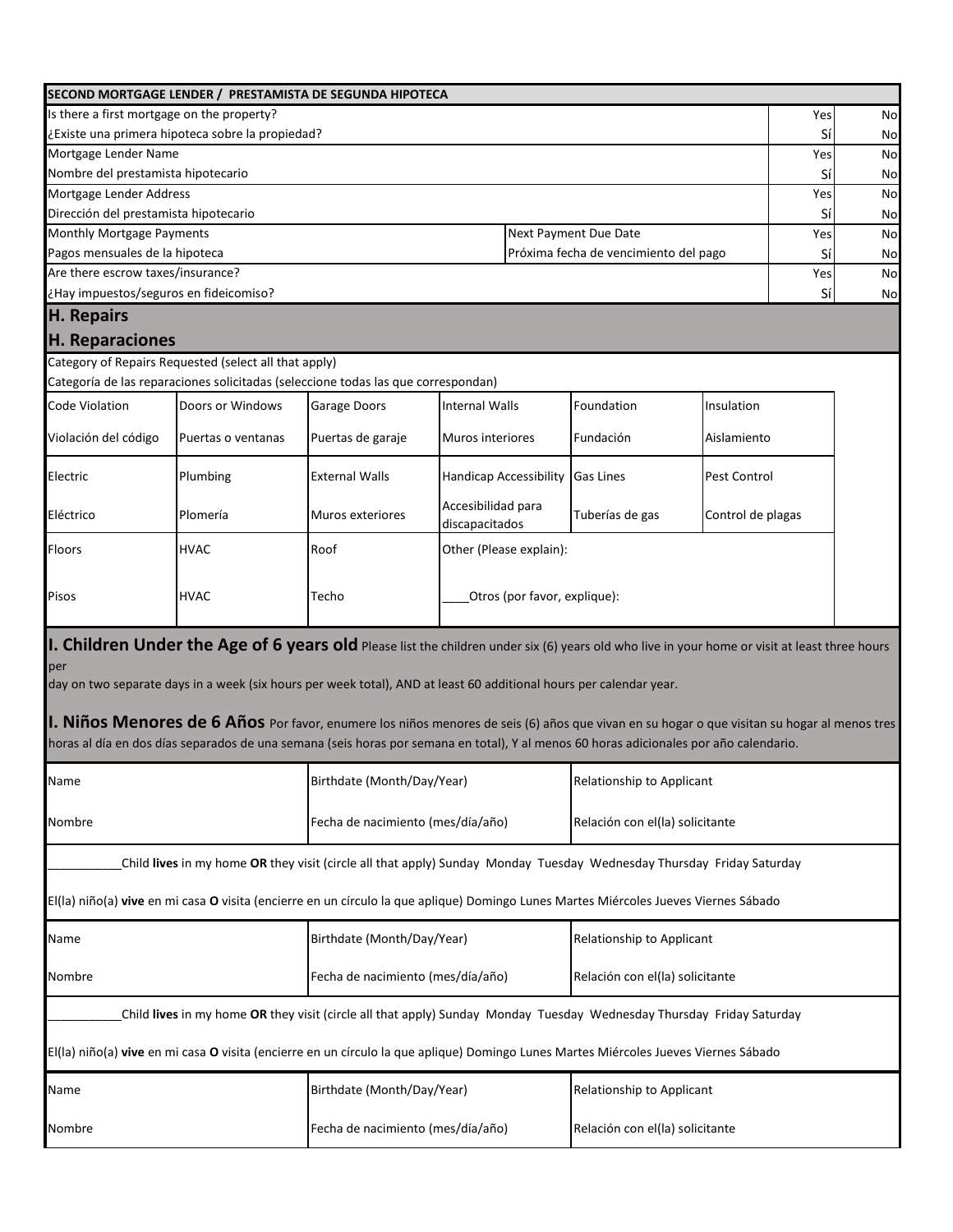| Child lives in my home OR they visit (circle all that apply) Sunday Monday Tuesday Wednesday Thursday Friday Saturday                |                                                                                                                                      |                                  |  |  |  |  |
|--------------------------------------------------------------------------------------------------------------------------------------|--------------------------------------------------------------------------------------------------------------------------------------|----------------------------------|--|--|--|--|
|                                                                                                                                      | El(la) niño(a) vive en mi casa O visita (encierre en un círculo la que aplique) Domingo Lunes Martes Miércoles Jueves Viernes Sábado |                                  |  |  |  |  |
| Name                                                                                                                                 | Birthdate (Month/Day/Year)                                                                                                           | Relationship to Applicant        |  |  |  |  |
| Nombre                                                                                                                               | Fecha de nacimiento (mes/día/año)                                                                                                    | Relación con el(la) solicitante  |  |  |  |  |
|                                                                                                                                      | Child lives in my home OR they visit (circle all that apply) Sunday Monday Tuesday Wednesday Thursday Friday Saturday                |                                  |  |  |  |  |
|                                                                                                                                      | El(la) niño(a) vive en mi casa O visita (encierre en un círculo la que aplique) Domingo Lunes Martes Miércoles Jueves Viernes Sábado |                                  |  |  |  |  |
| Name                                                                                                                                 | Birthdate (Month/Day/Year)                                                                                                           | <b>Relationship to Applicant</b> |  |  |  |  |
| Nombre                                                                                                                               | Fecha de nacimiento (mes/día/año)                                                                                                    | Relación con el(la) solicitante  |  |  |  |  |
|                                                                                                                                      | Child lives in my home OR they visit (circle all that apply) Sunday Monday Tuesday Wednesday Thursday Friday Saturday                |                                  |  |  |  |  |
|                                                                                                                                      | El(la) niño(a) vive en mi casa O visita (encierre en un círculo la que aplique) Domingo Lunes Martes Miércoles Jueves Viernes Sábado |                                  |  |  |  |  |
| Name                                                                                                                                 | Birthdate (Month/Day/Year)                                                                                                           | Relationship to Applicant        |  |  |  |  |
| Nombre                                                                                                                               | Fecha de nacimiento (mes/día/año)<br>Relación con el(la) solicitante                                                                 |                                  |  |  |  |  |
| Child lives in my home OR they visit (circle all that apply) Sunday Monday Tuesday Wednesday Thursday Friday Saturday                |                                                                                                                                      |                                  |  |  |  |  |
| El(la) niño(a) vive en mi casa O visita (encierre en un círculo la que aplique) Domingo Lunes Martes Miércoles Jueves Viernes Sábado |                                                                                                                                      |                                  |  |  |  |  |